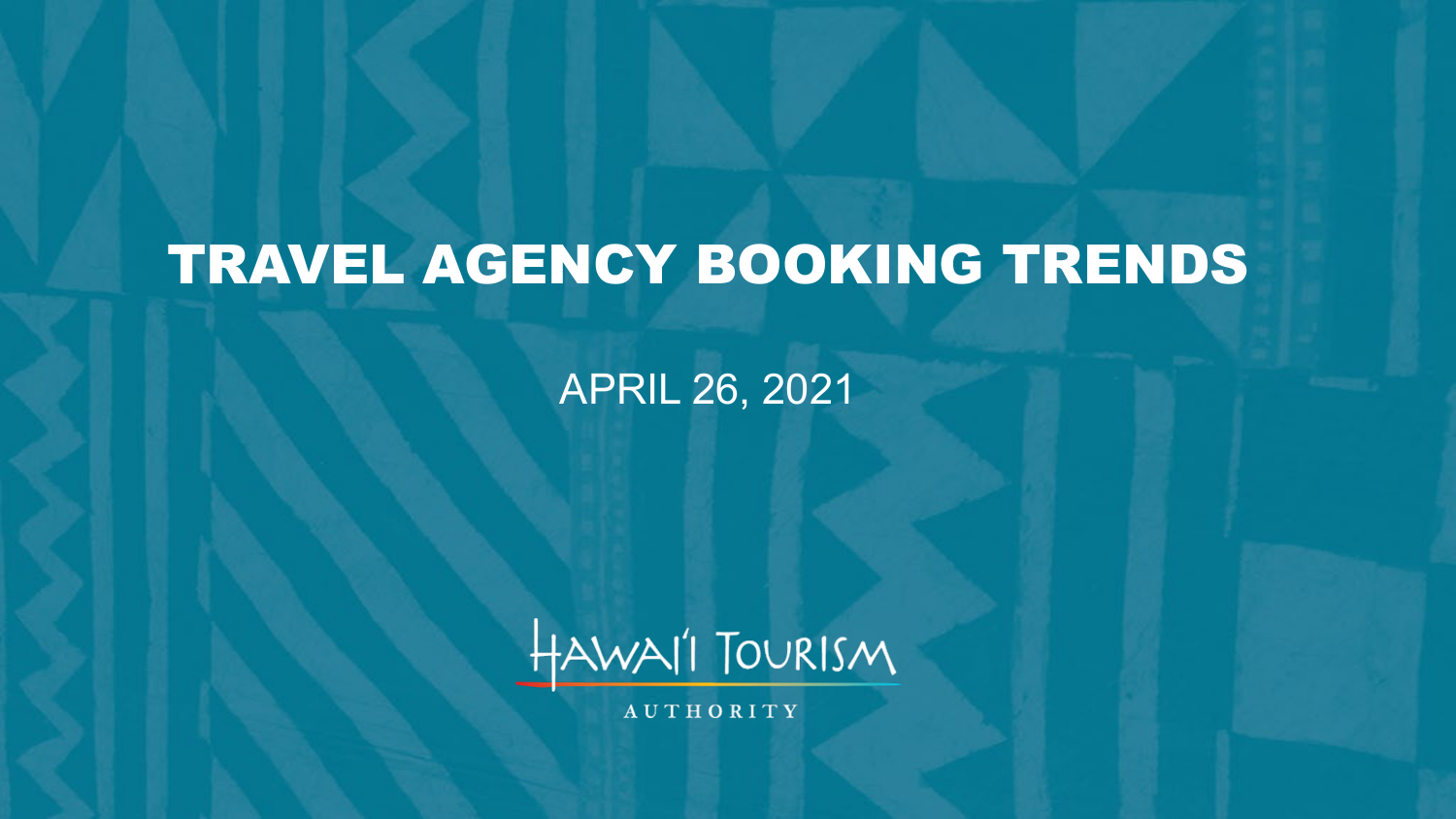## Global Agency Pro

- HTA subscribes to Global Agency Pro, an online travel distribution system consisting of Travel Agency data.
- Global Agency Pro provides access to over 90% of the world's Travel Agency airline transactions.
- The database consists of five years of historical ticketing data and one year of advance purchase data.
- The information is updated daily with a recency of two days prior to current date.

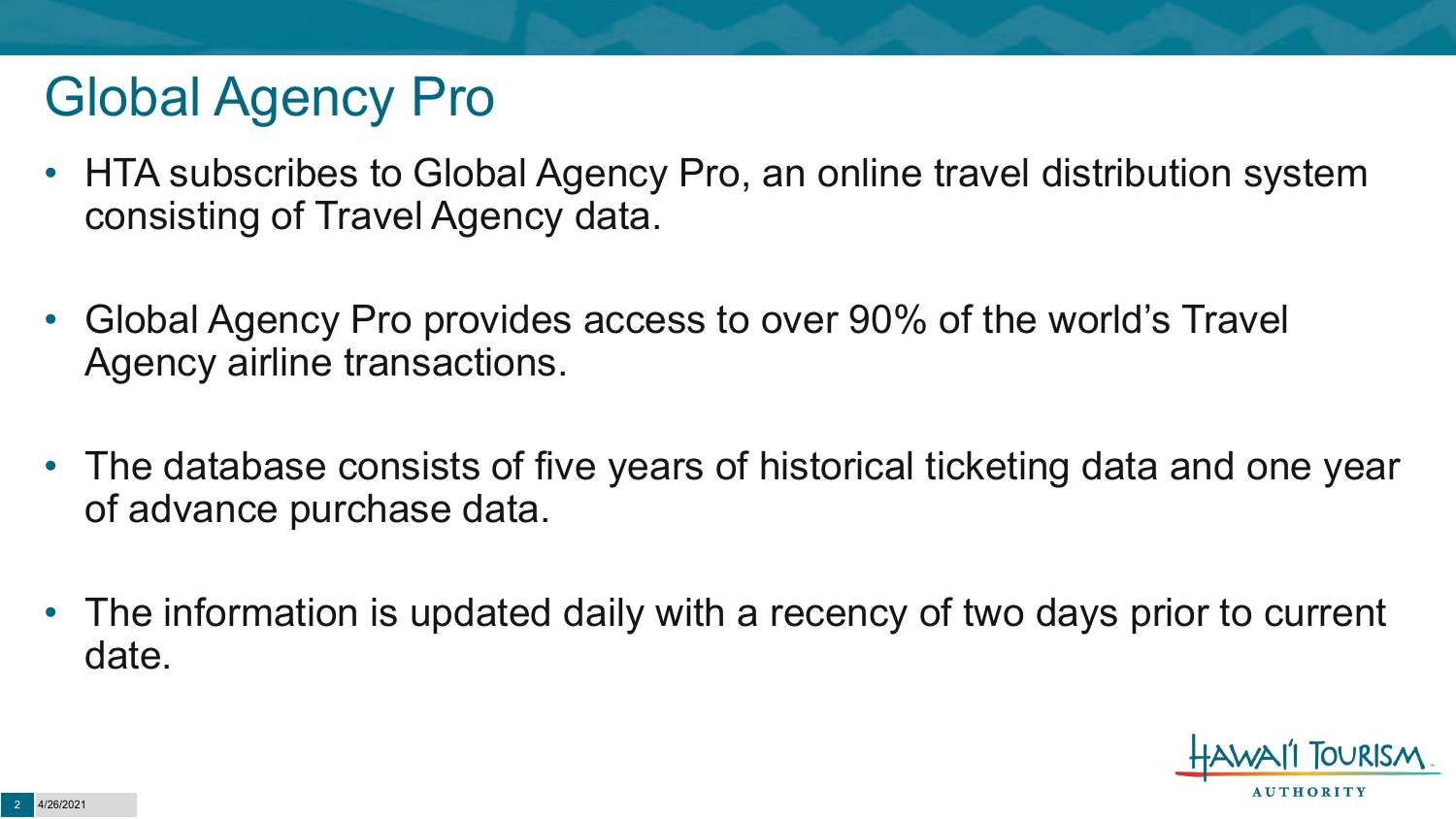# Global Agency Pro Index

### • Bookings

– Net sum of the number of visitors (i.e., excluding Hawai'i residents and inter-island travelers) from Sales transactions counted, including Exchanges and Refunds.

### • Booking Date

– The date on which the ticket was purchased by the passenger. Also known as the Sales Date.

### • Travel Date

– The date on which travel is expected to take place.

### • Point of Origin Country

– The country which contains the airport at which the ticket started.

### • Travel Agency

– Travel Agency associated with the ticket is doing business (DBA).

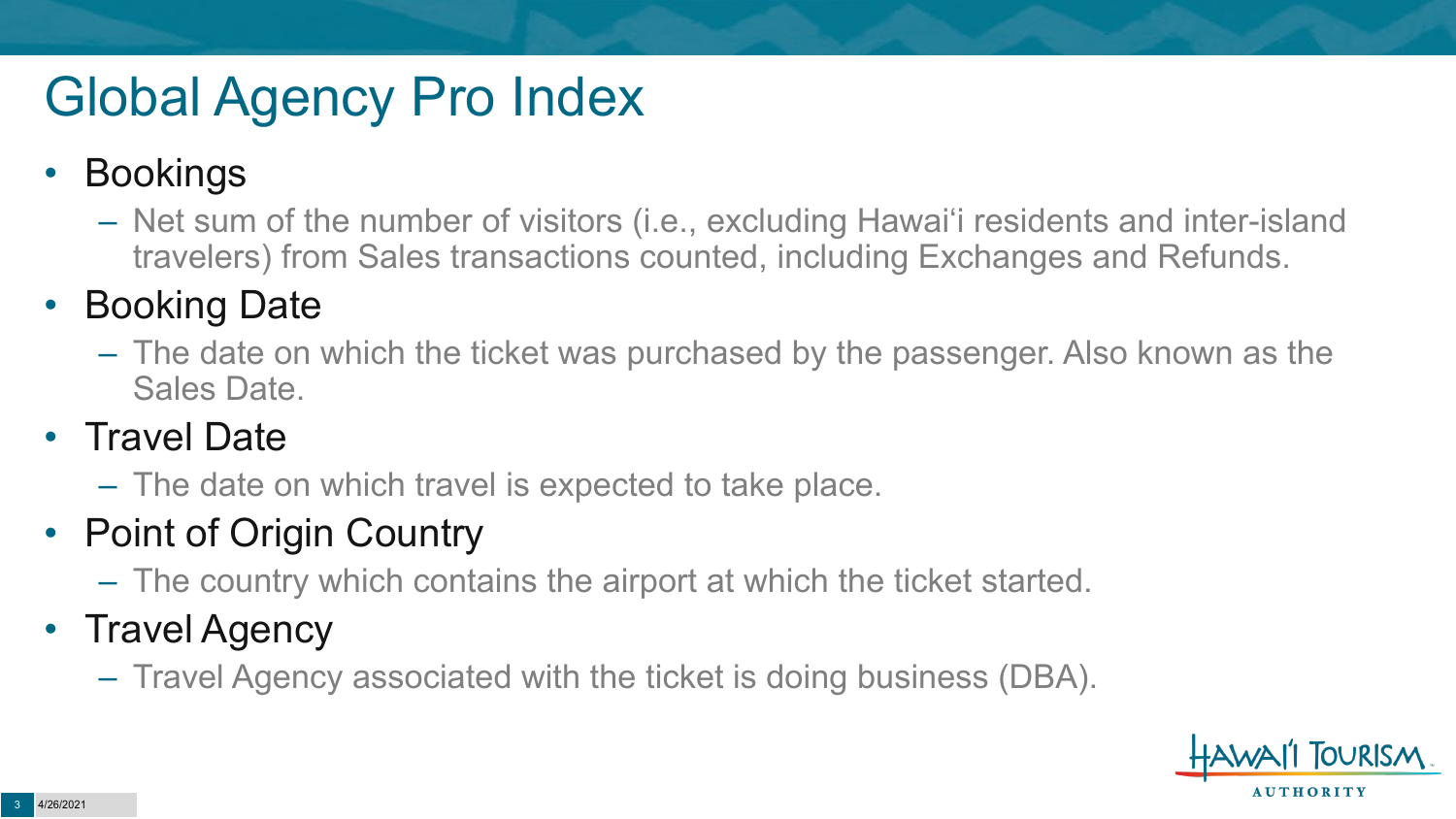US

### Travel Agency Booking Pace for Future Arrivals, by Month



### Travel Agency Booking Pace for Future Arrivals, by Quarter





Source: Global Agency Pro as of 04/24/21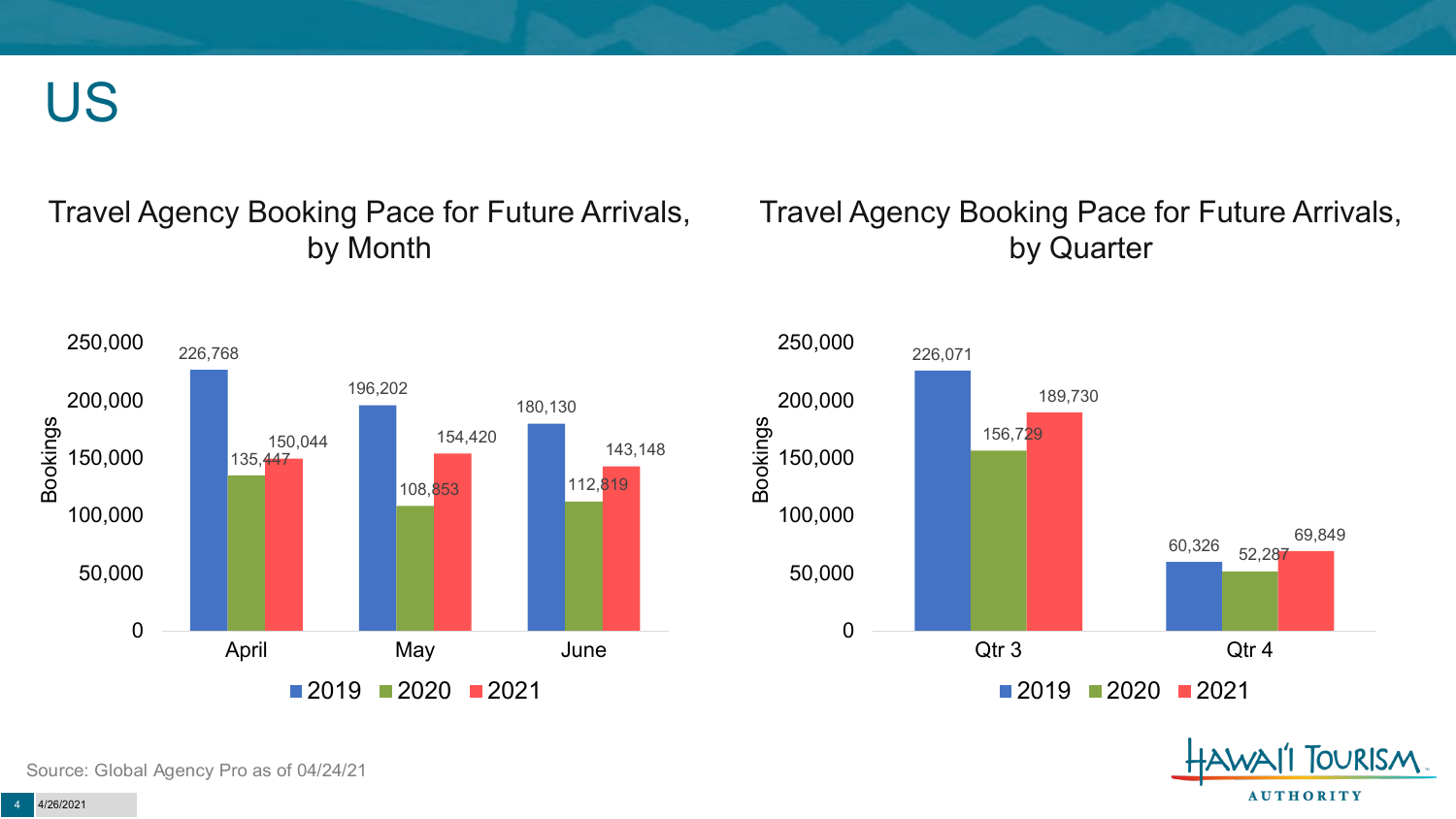

### Travel Agency Booking Pace for Future Arrivals, by Month

### Travel Agency Booking Pace for Future Arrivals, by Quarter

**FOURISM** 

**AUTHORITY** 



Source: Global Agency Pro as of 04/24/21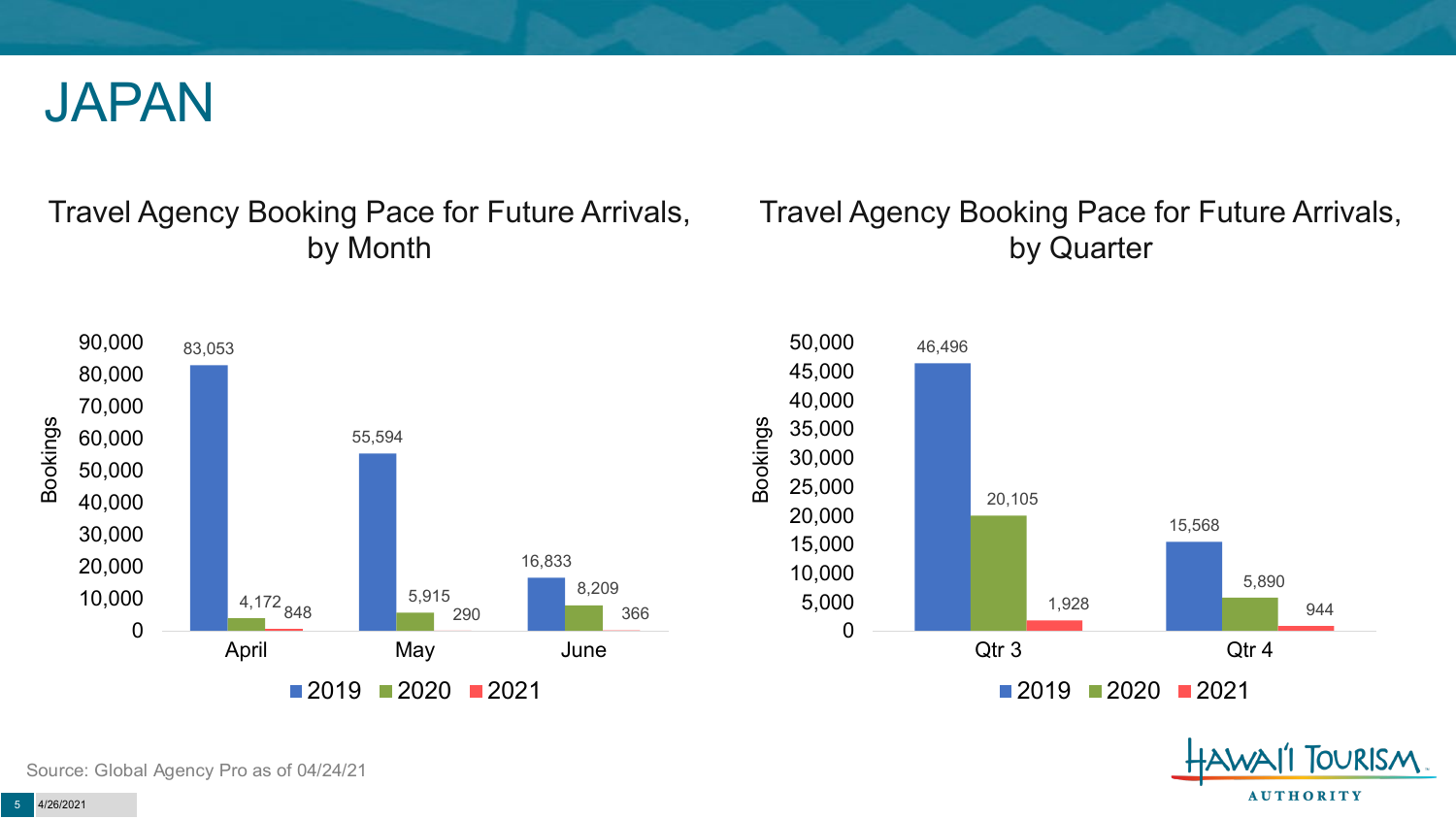### CANADA

### Travel Agency Booking Pace for Future Arrivals, by Month

### Travel Agency Booking Pace for Future Arrivals, by Quarter







Source: Global Agency Pro as of 04/24/21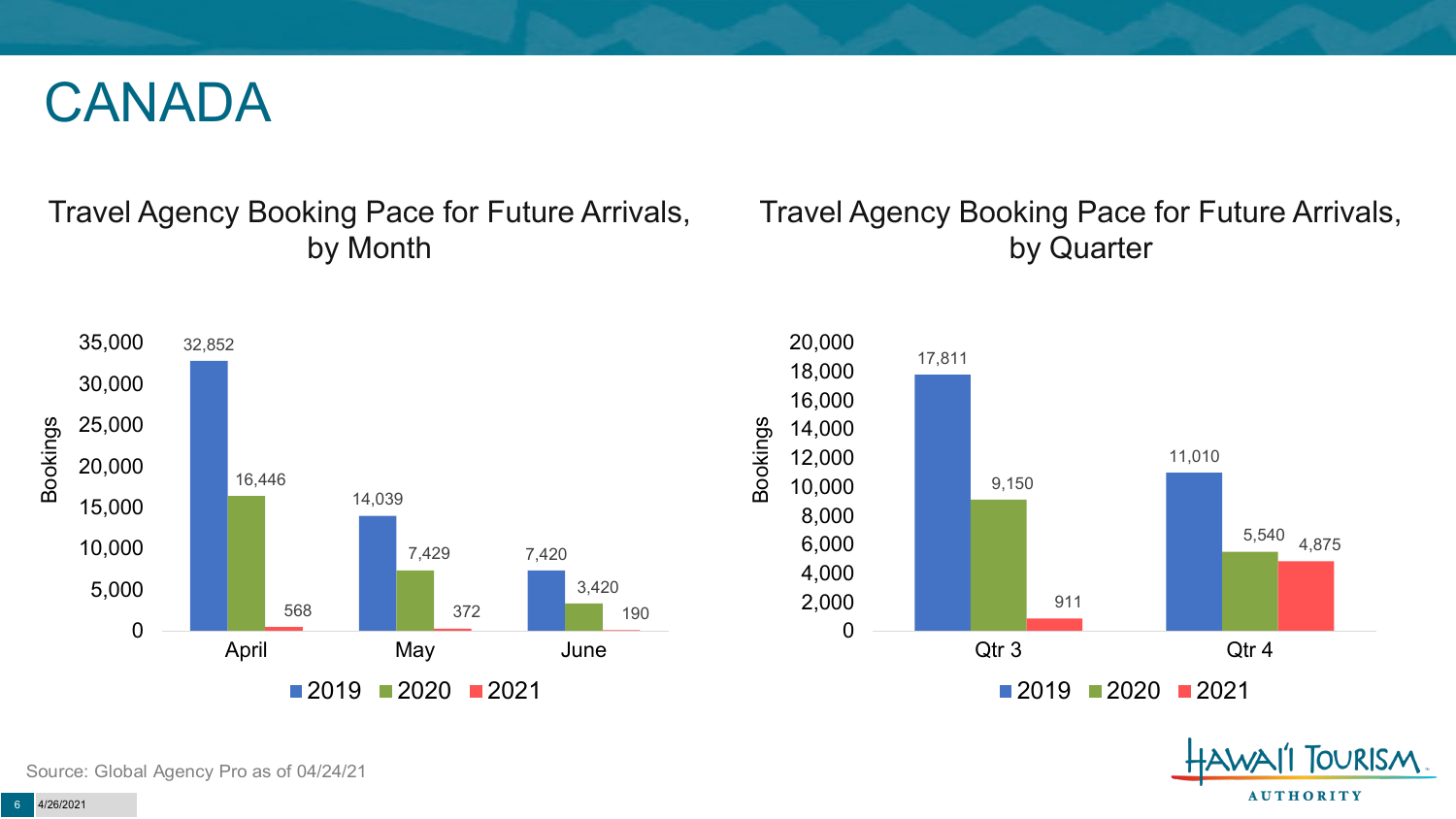### KOREA

### Travel Agency Booking Pace for Future Arrivals, by Month

### Travel Agency Booking Pace for Future Arrivals, by Quarter







Source: Global Agency Pro as of 04/24/21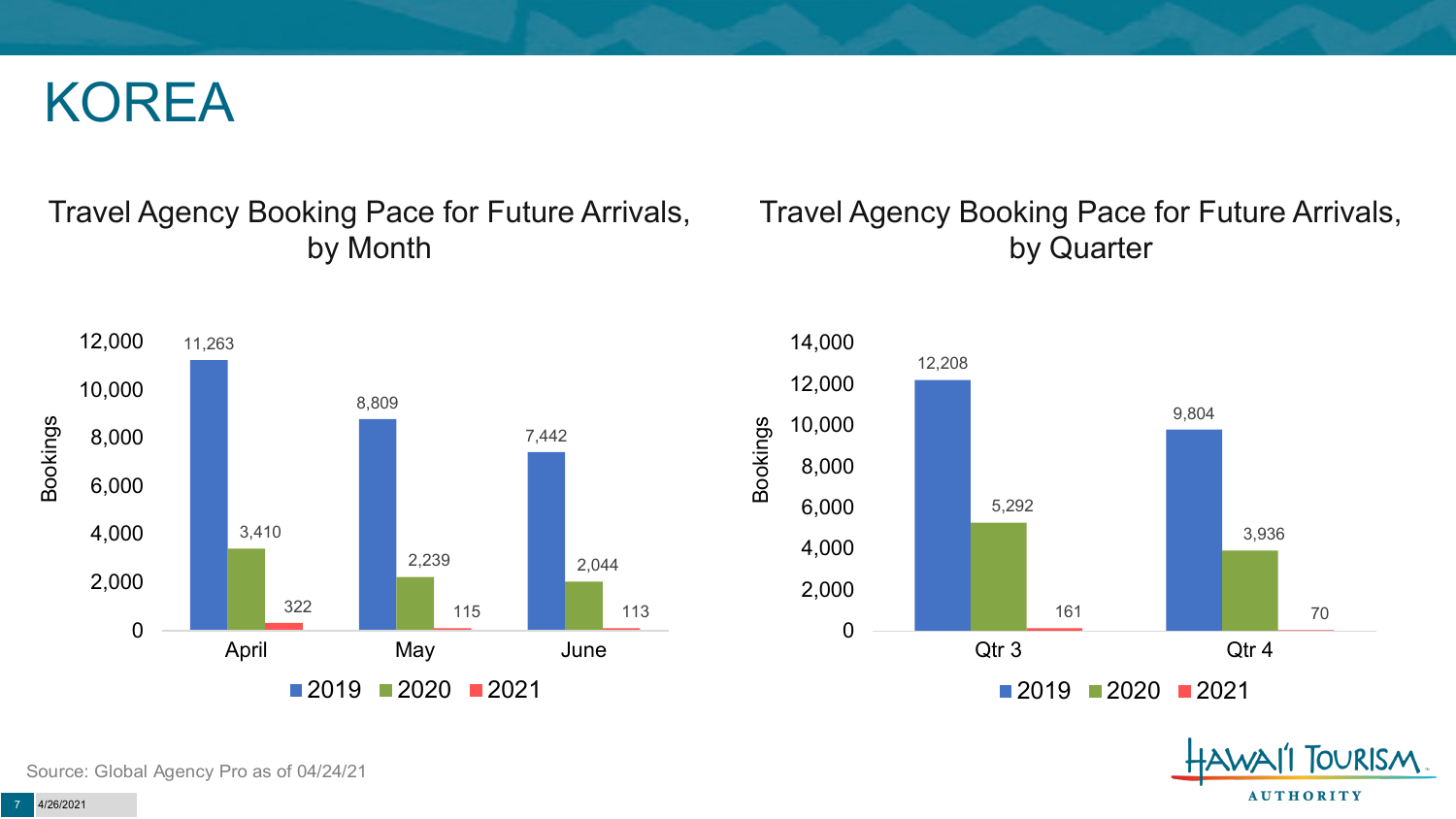### AUSTRALIA

### Travel Agency Booking Pace for Future Arrivals, by Month



### Travel Agency Booking Pace for Future Arrivals, by Quarter





Source: Global Agency Pro as of 04/24/21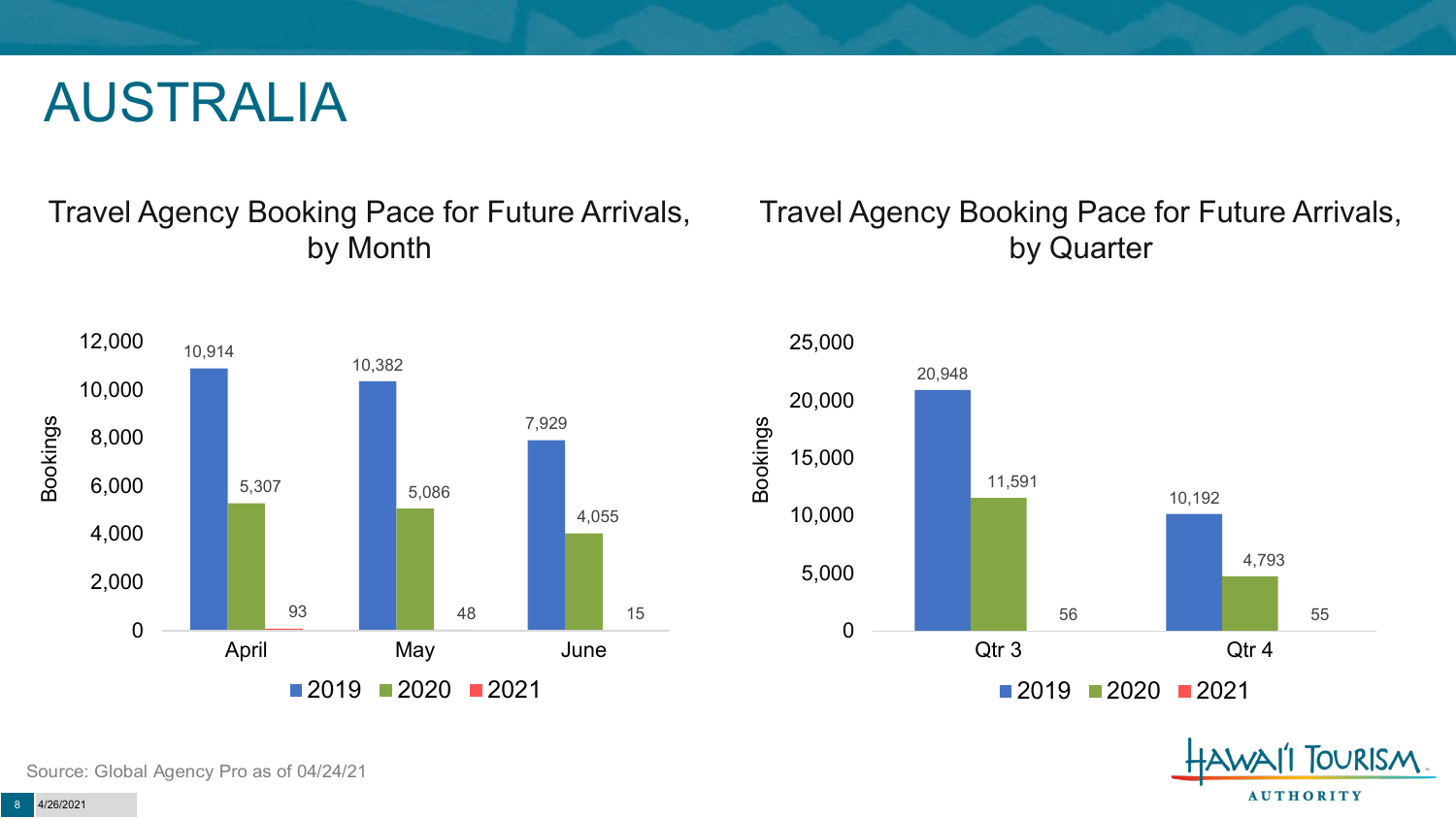# O'ahu by Month 2021







Travel Agency Booking Pace for Future Arrivals Korea





Source: Global Agency Pro as of 04/24/21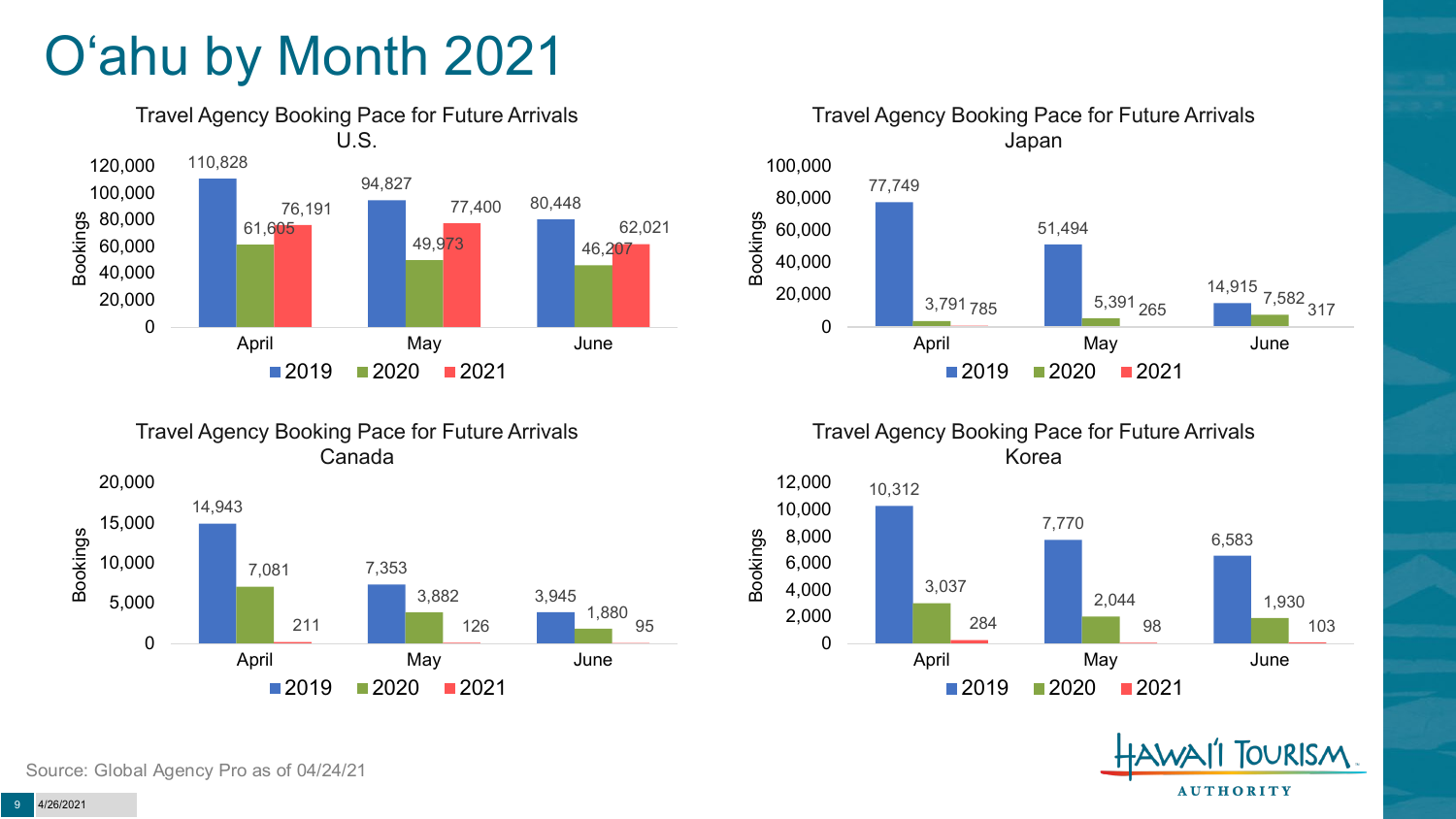# O'ahu by Month 2021 (cont.)





Source: Global Agency Pro as of 04/24/21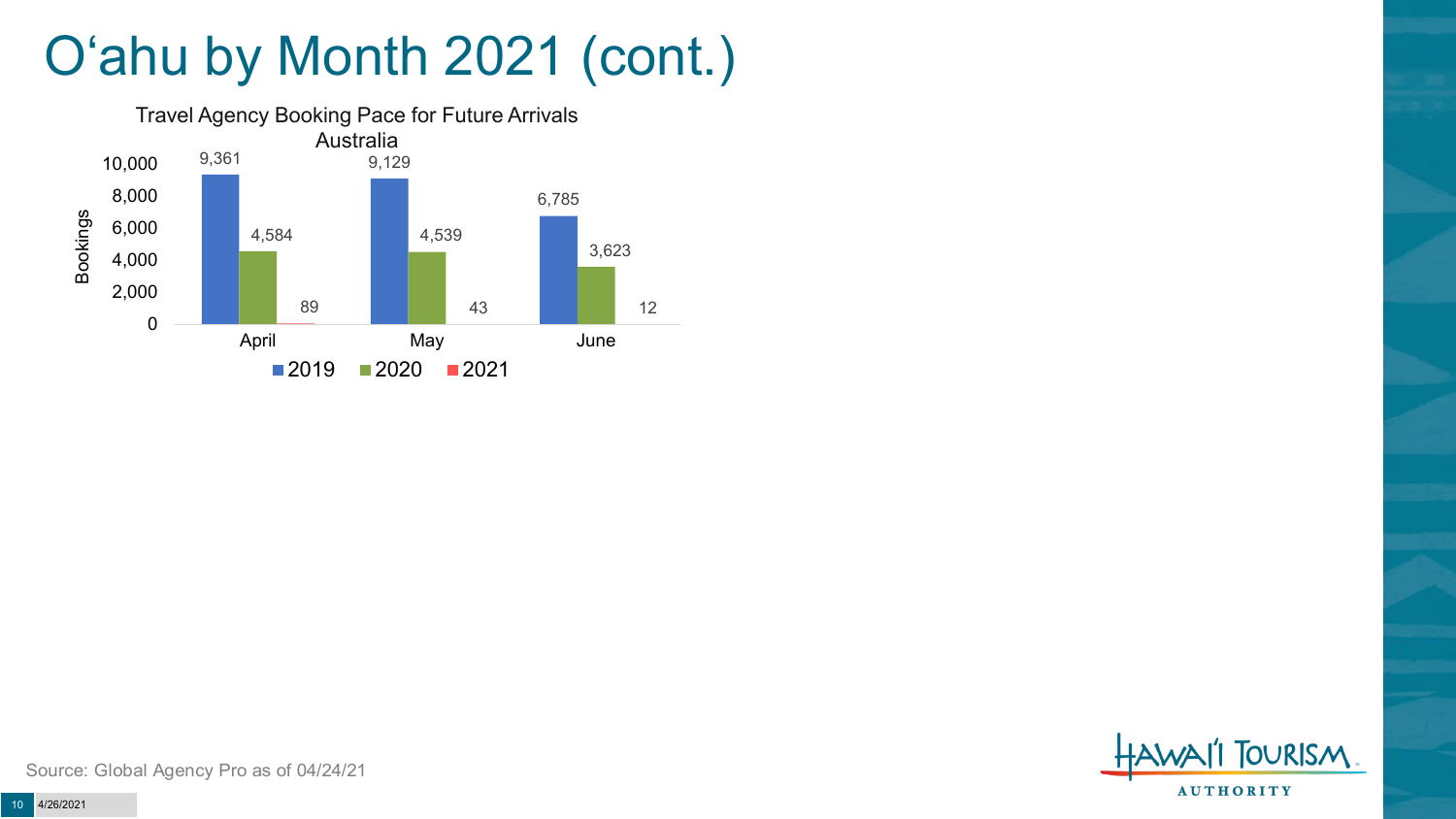## O'ahu by Quarter 2021











Source: Global Agency Pro as of 04/24/21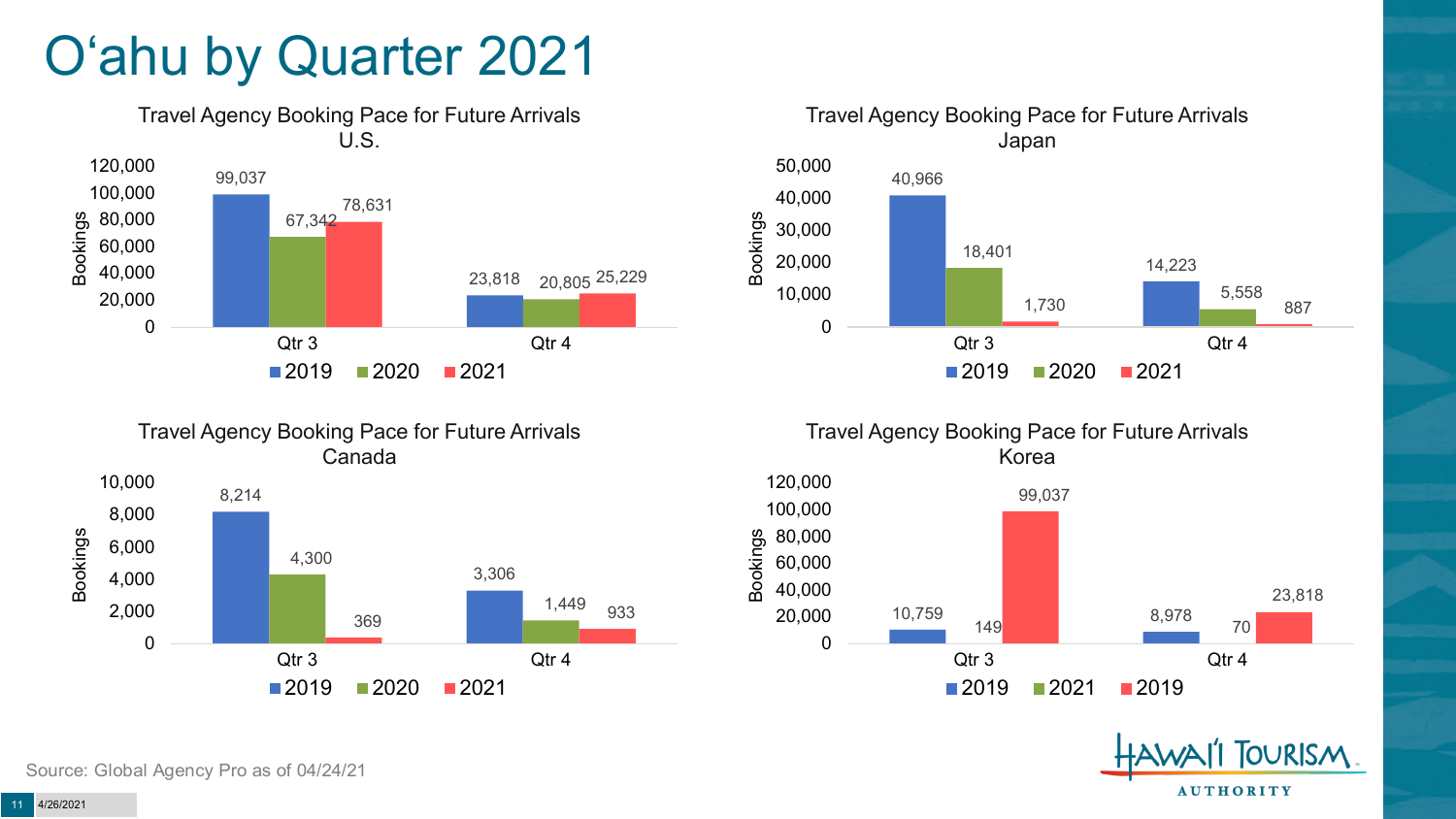### O'ahu by Quarter 2021 (cont.)





Source: Global Agency Pro as of 04/24/21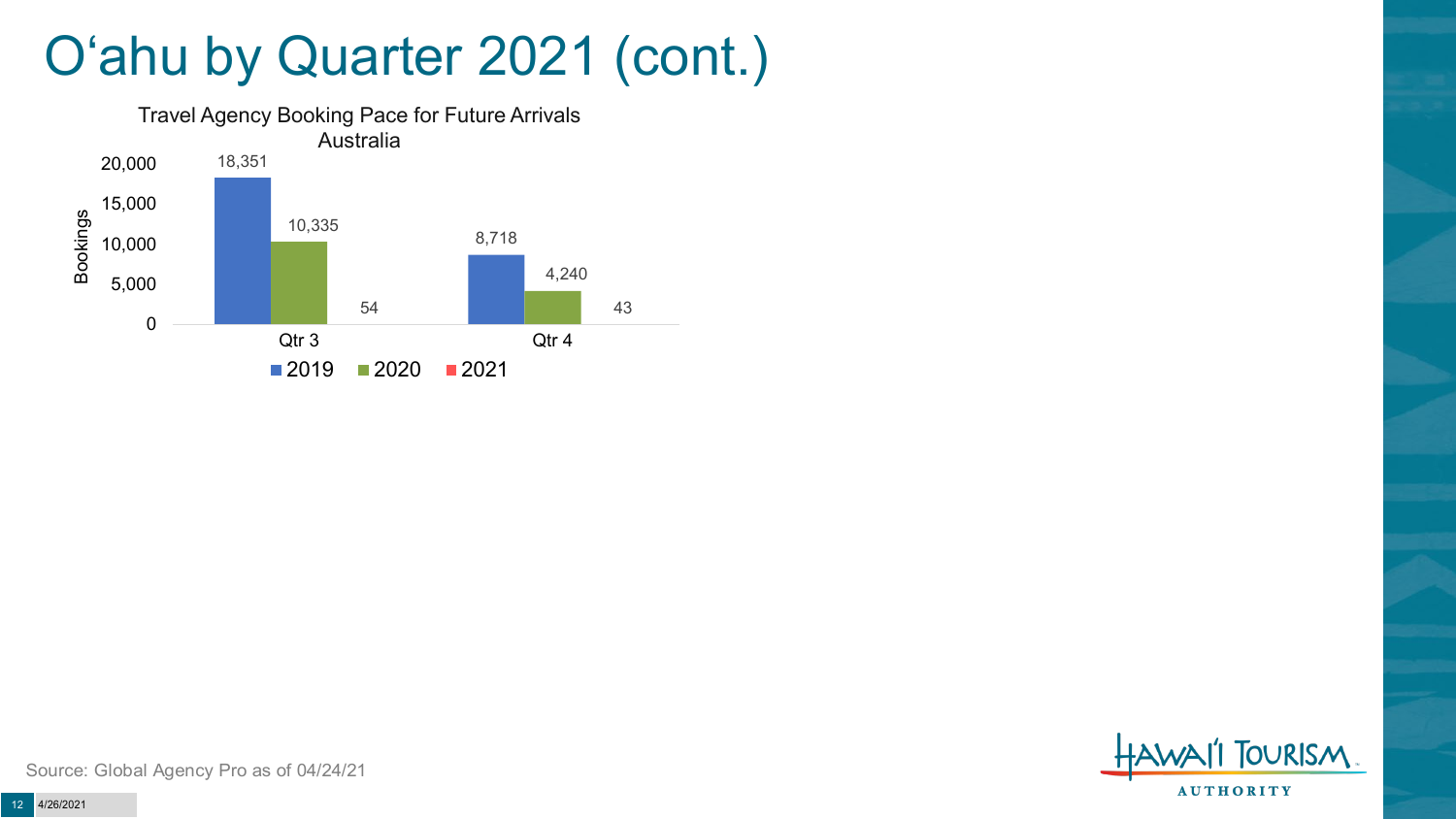## Maui by Month 2021





Travel Agency Booking Pace for Future Arrivals Japan 718 563 414 130<br>**130** 92<br>**120** 92 24  $\frac{12}{2}$  2 8 0 200 400 600 800 April May June Bookings  $2019$   $2020$   $2021$ 



**OURISM AUTHORITY** 

Source: Global Agency Pro as of 04/24/21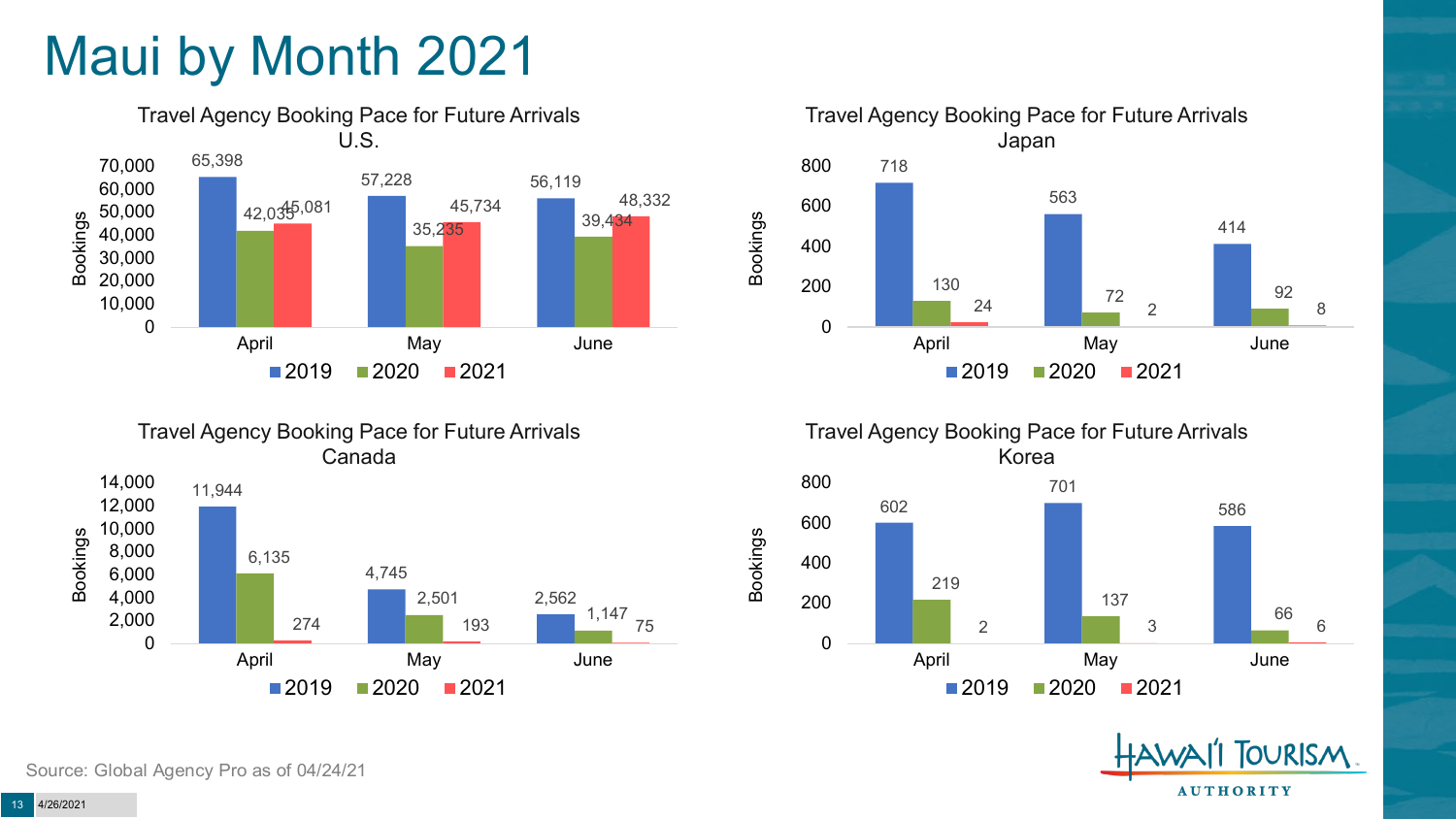# Maui by Month 2021 (cont.)





Source: Global Agency Pro as of 04/24/21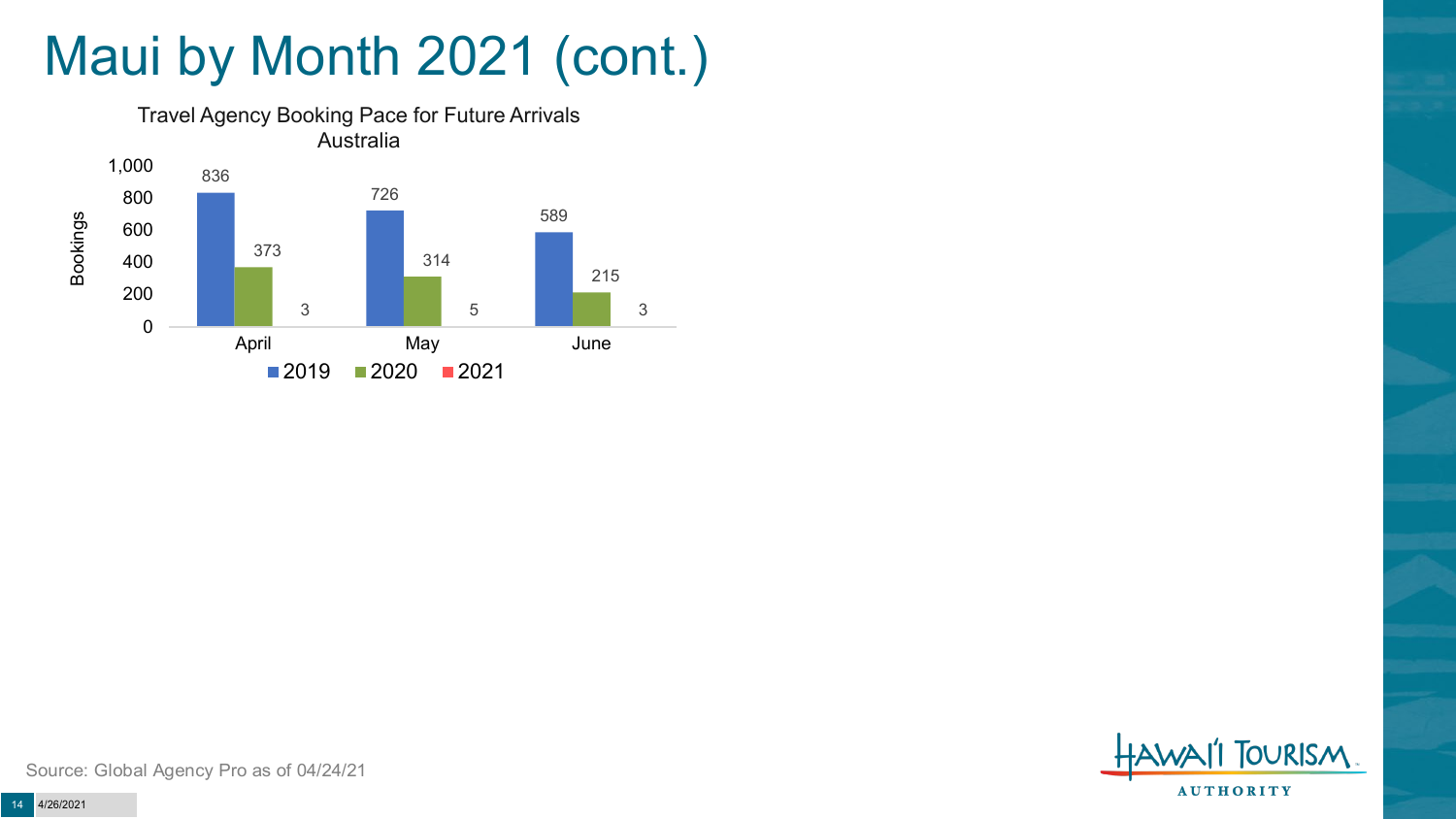### Maui by Quarter 2021







Travel Agency Booking Pace for Future Arrivals Korea 737 628 <sup>193</sup> <sup>140</sup> 2 0 0 200 400 600 800 Qtr 3 Qtr 4  $2019$  2020 2021

Bookings



Source: Global Agency Pro as of 04/24/21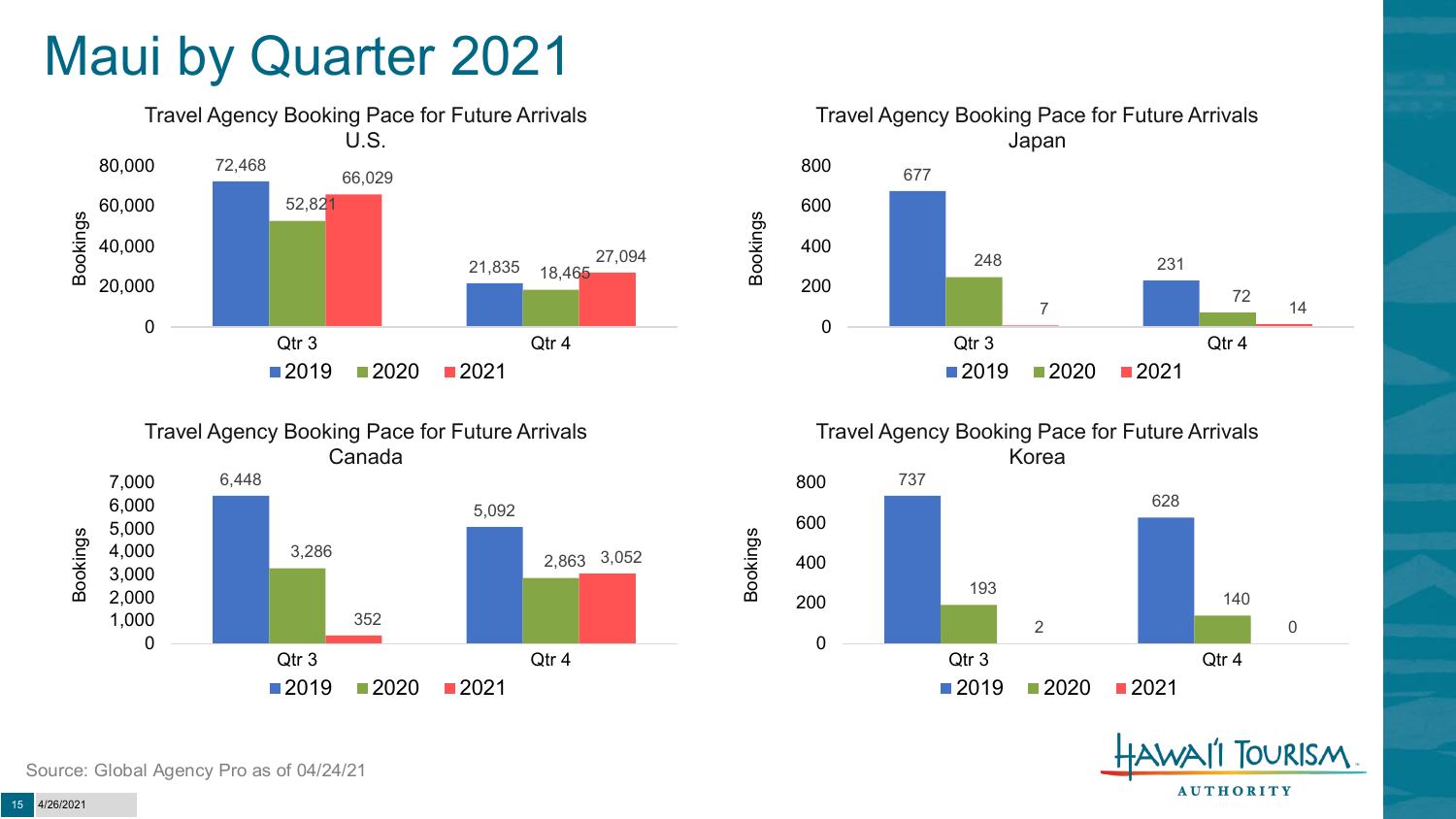### Maui by Quarter 2021 (cont.)





Source: Global Agency Pro as of 04/24/21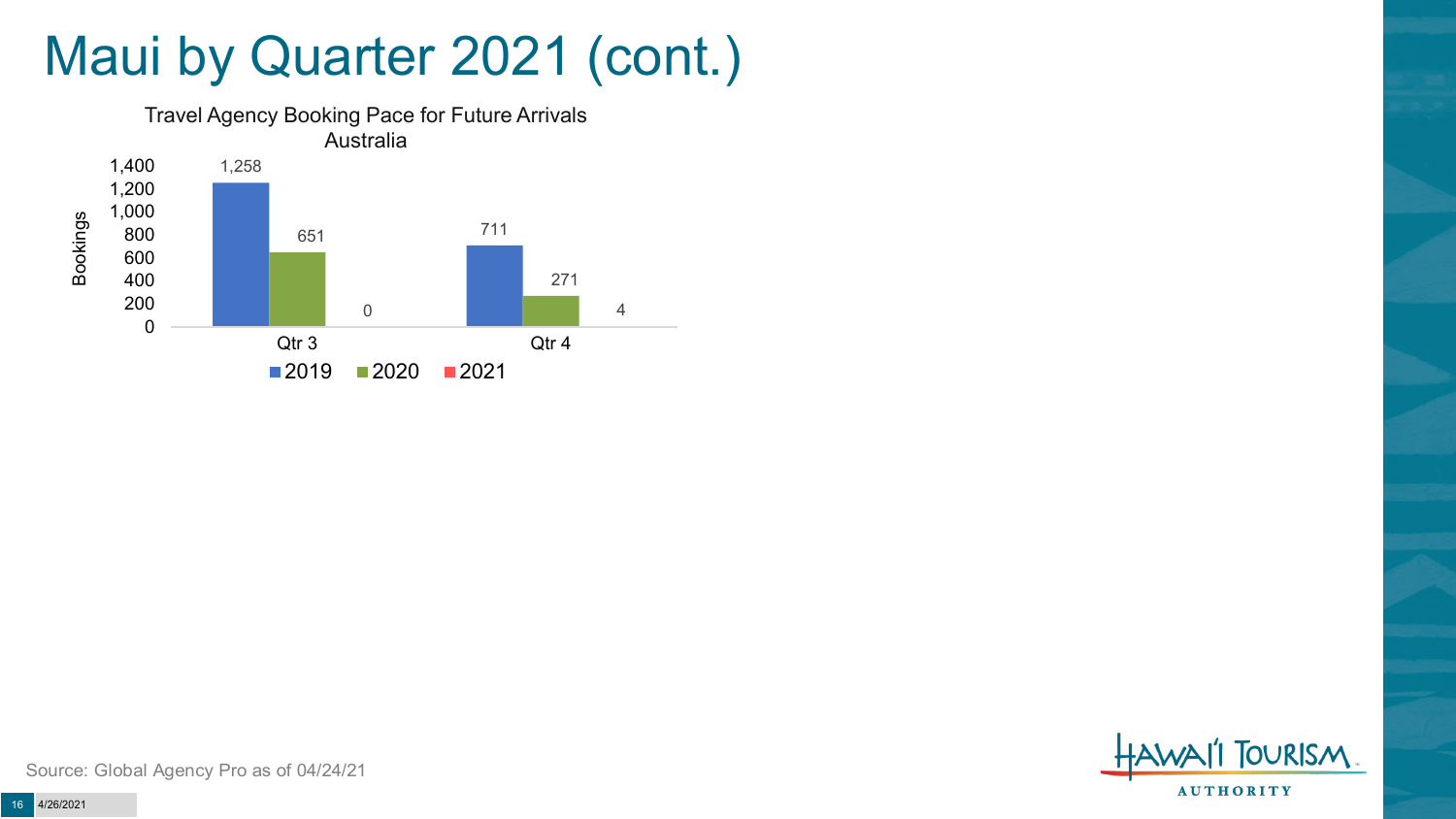# Moloka'i by Month 2021









Bookings



**OURISM AUTHORITY** 

Source: Global Agency Pro as of 04/24/21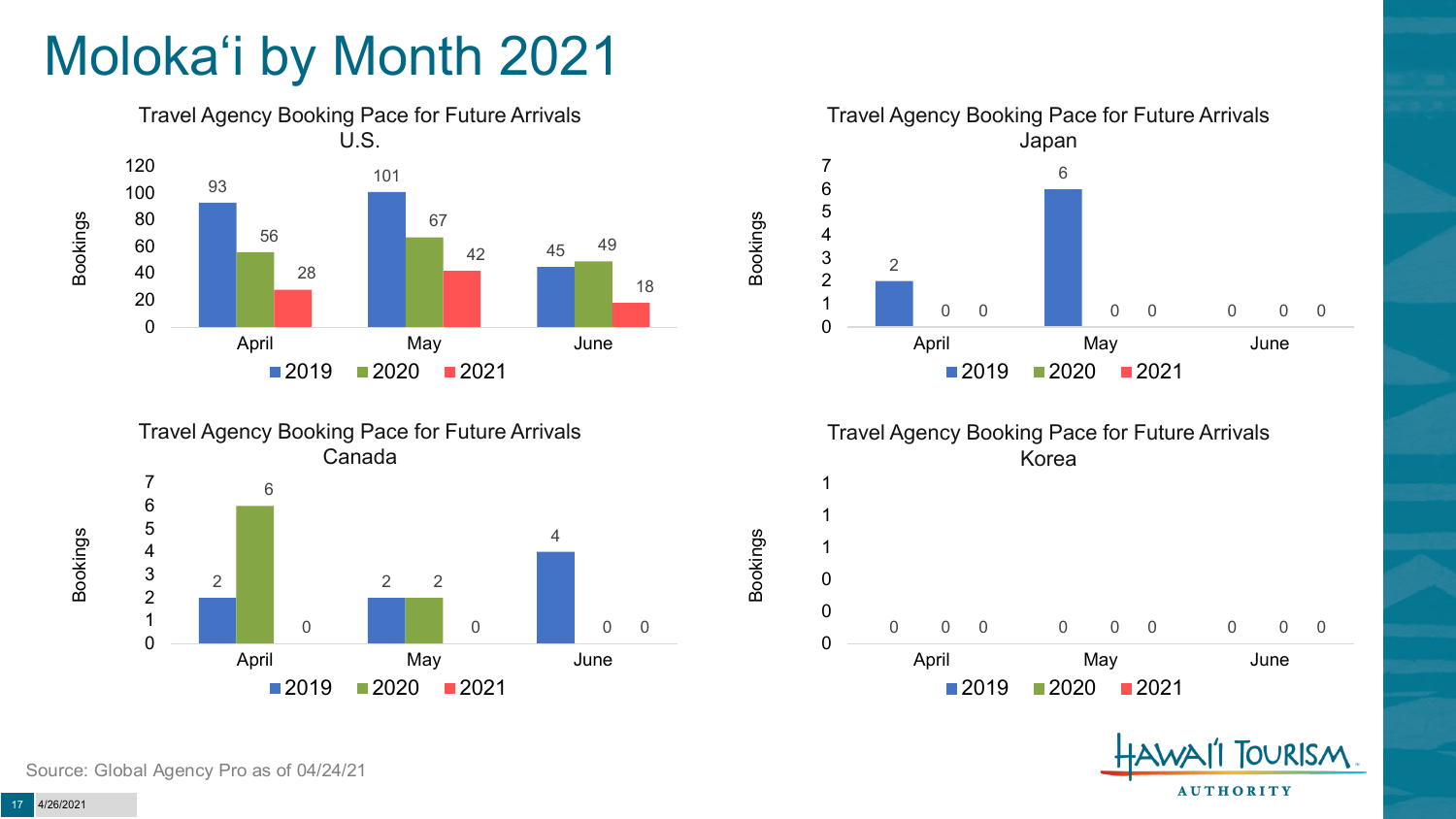# Moloka'i by Month 2021 (cont.)



**TOURISM AUTHORITY** 

Source: Global Agency Pro as of 04/24/21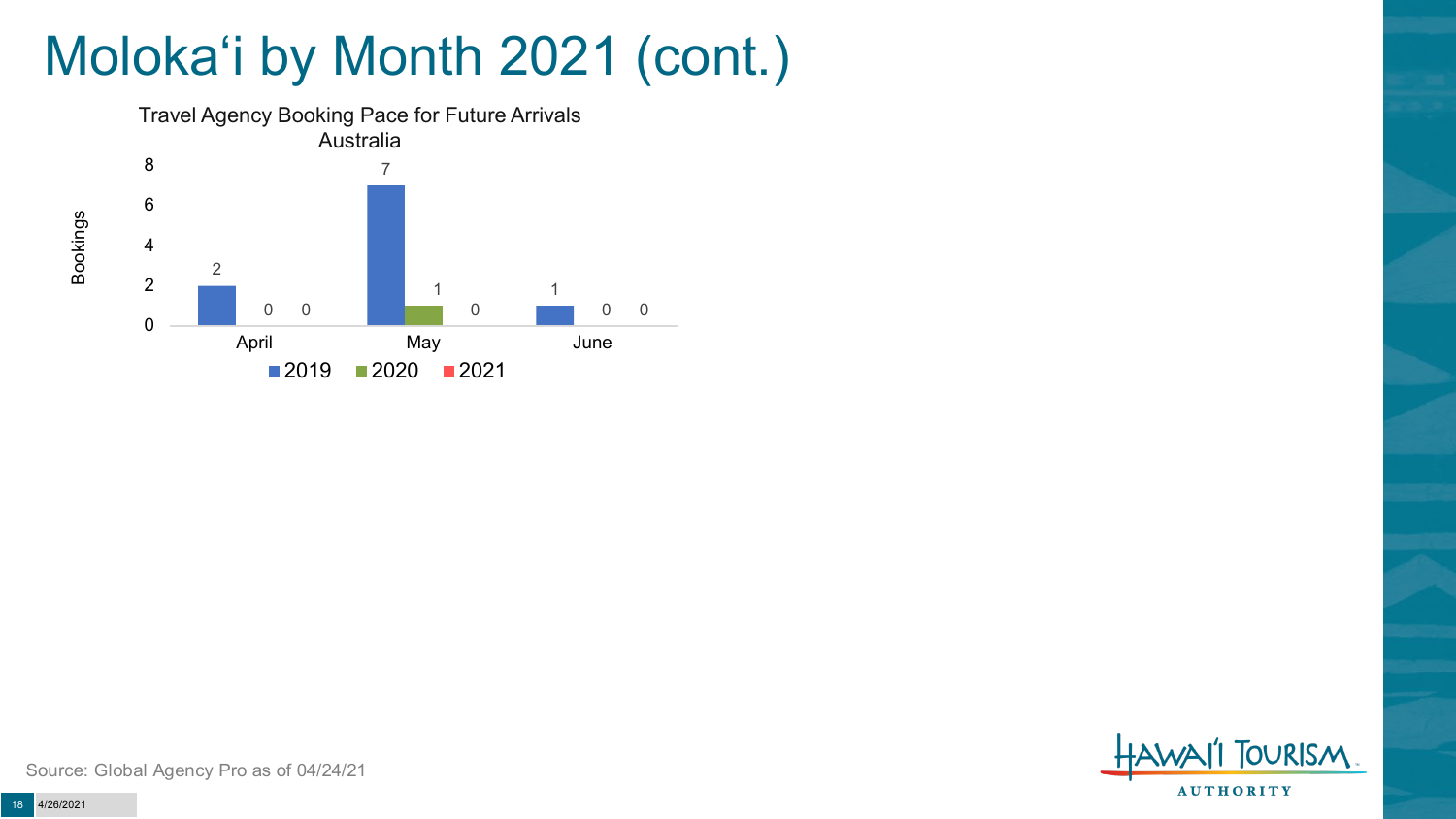## Moloka'i by Quarter 2021









Bookings



Source: Global Agency Pro as of 04/24/21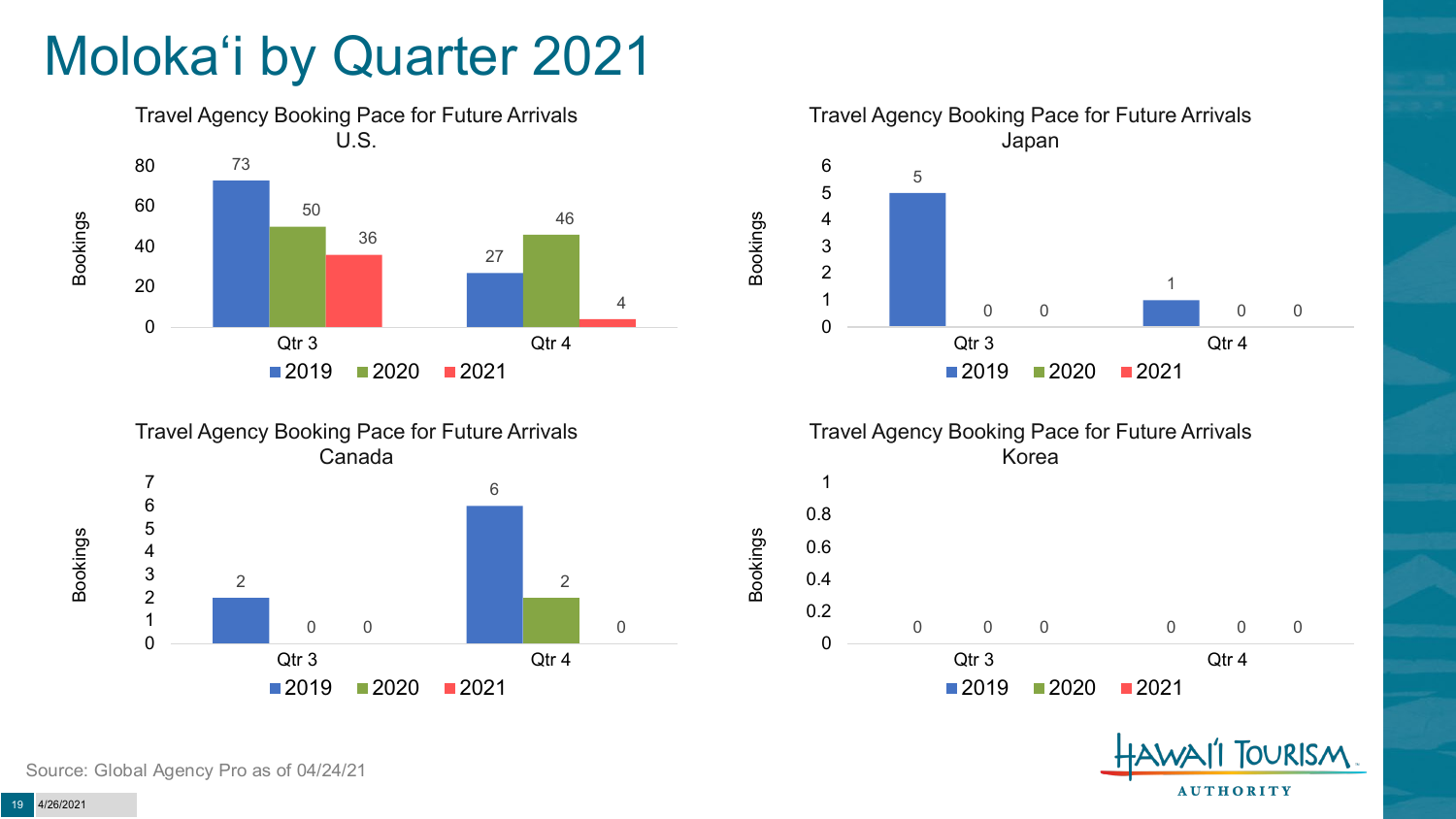## Moloka'i by Quarter 2021 (cont.)



**TOURISM AUTHORITY** 

Source: Global Agency Pro as of 04/24/21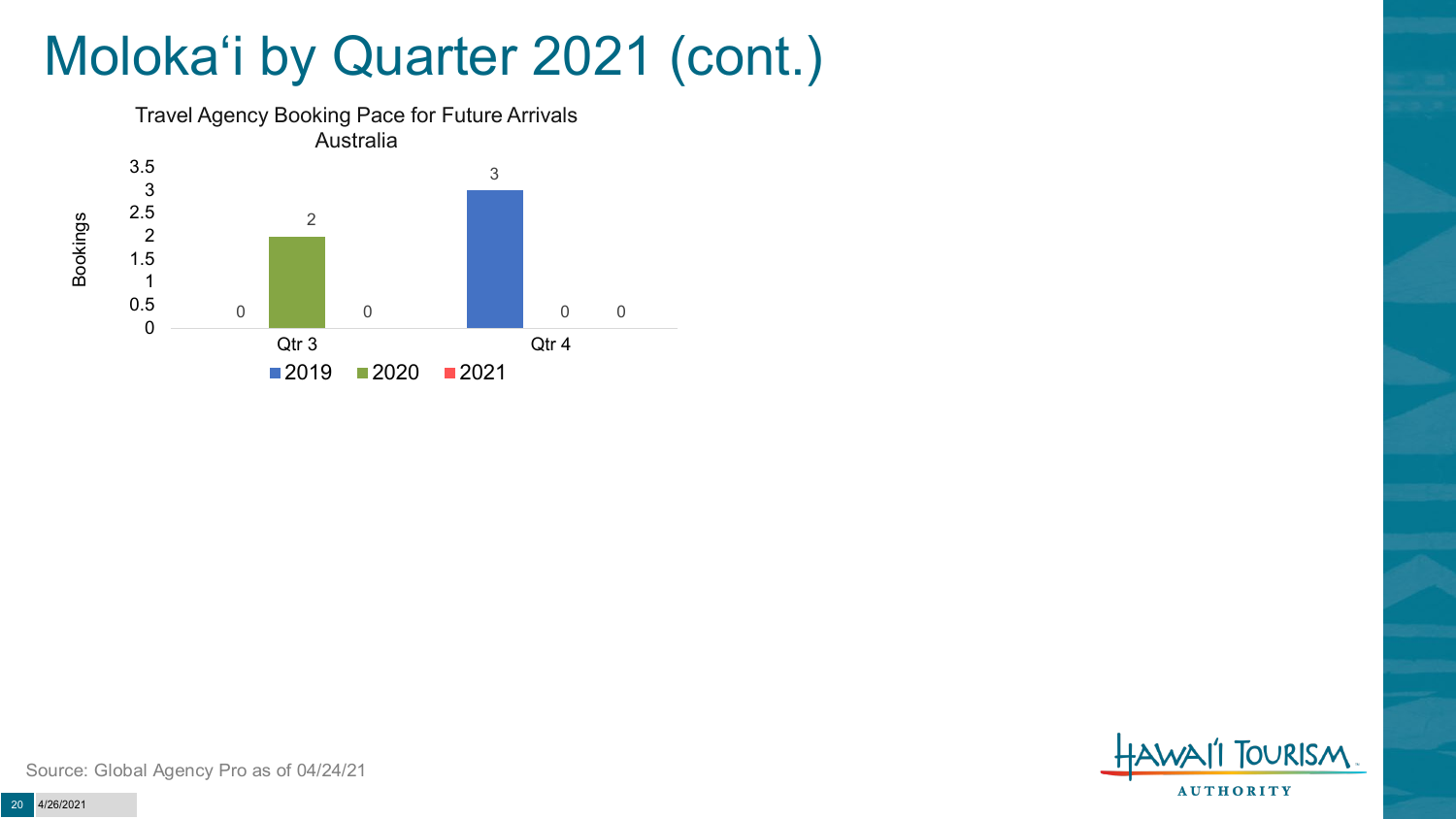## Lāna'i by Month 2021





Travel Agency Booking Pace for Future Arrivals Japan 6  $\Omega$  0 0 April May June 2020 2021

Bookings

Bookings

Travel Agency Booking Pace for Future Arrivals Korea



**OURISM AUTHORITY** 

Source: Global Agency Pro as of 04/24/21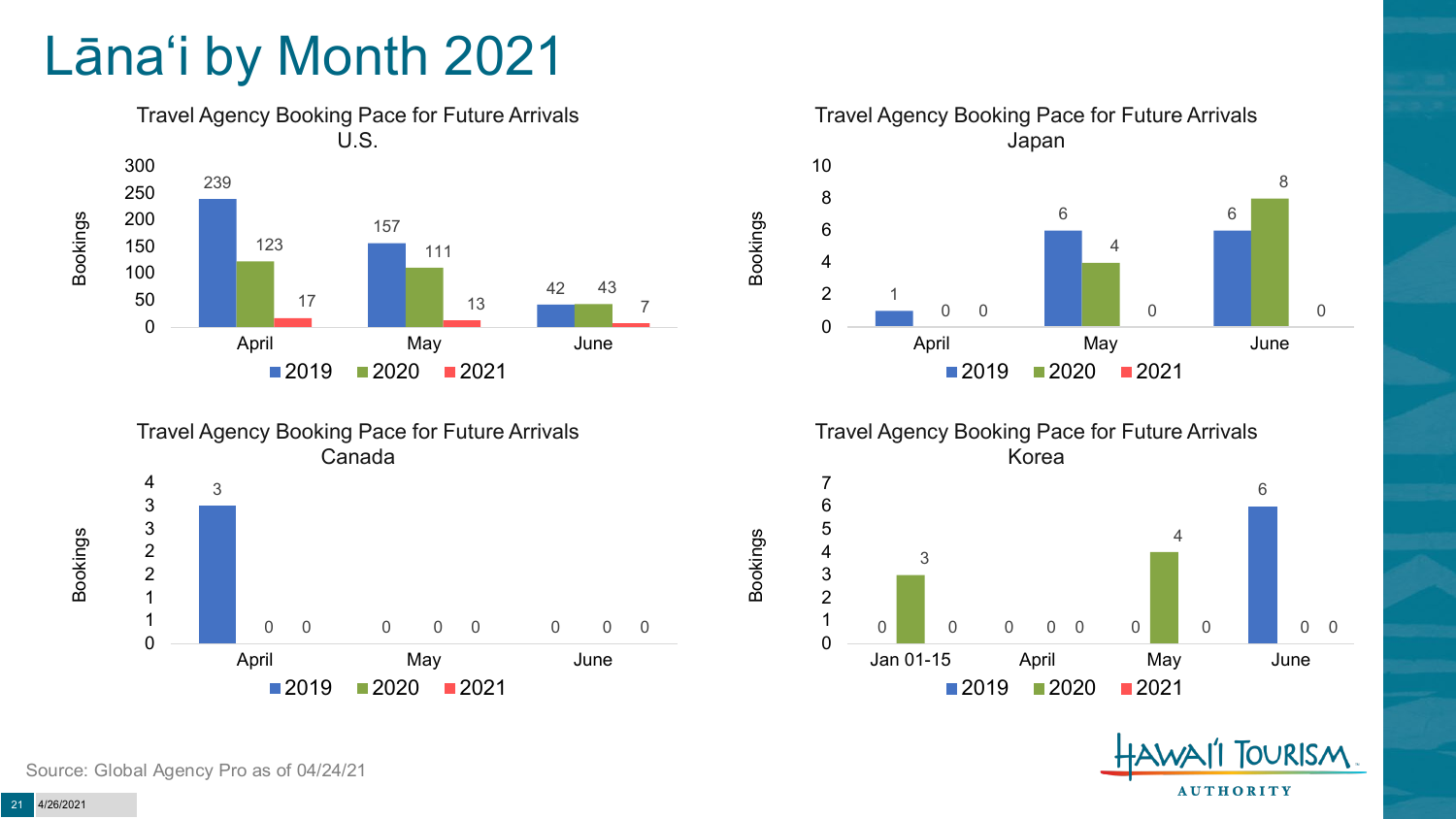## Lāna'i by Month 2021 (cont.)





Source: Global Agency Pro as of 04/24/21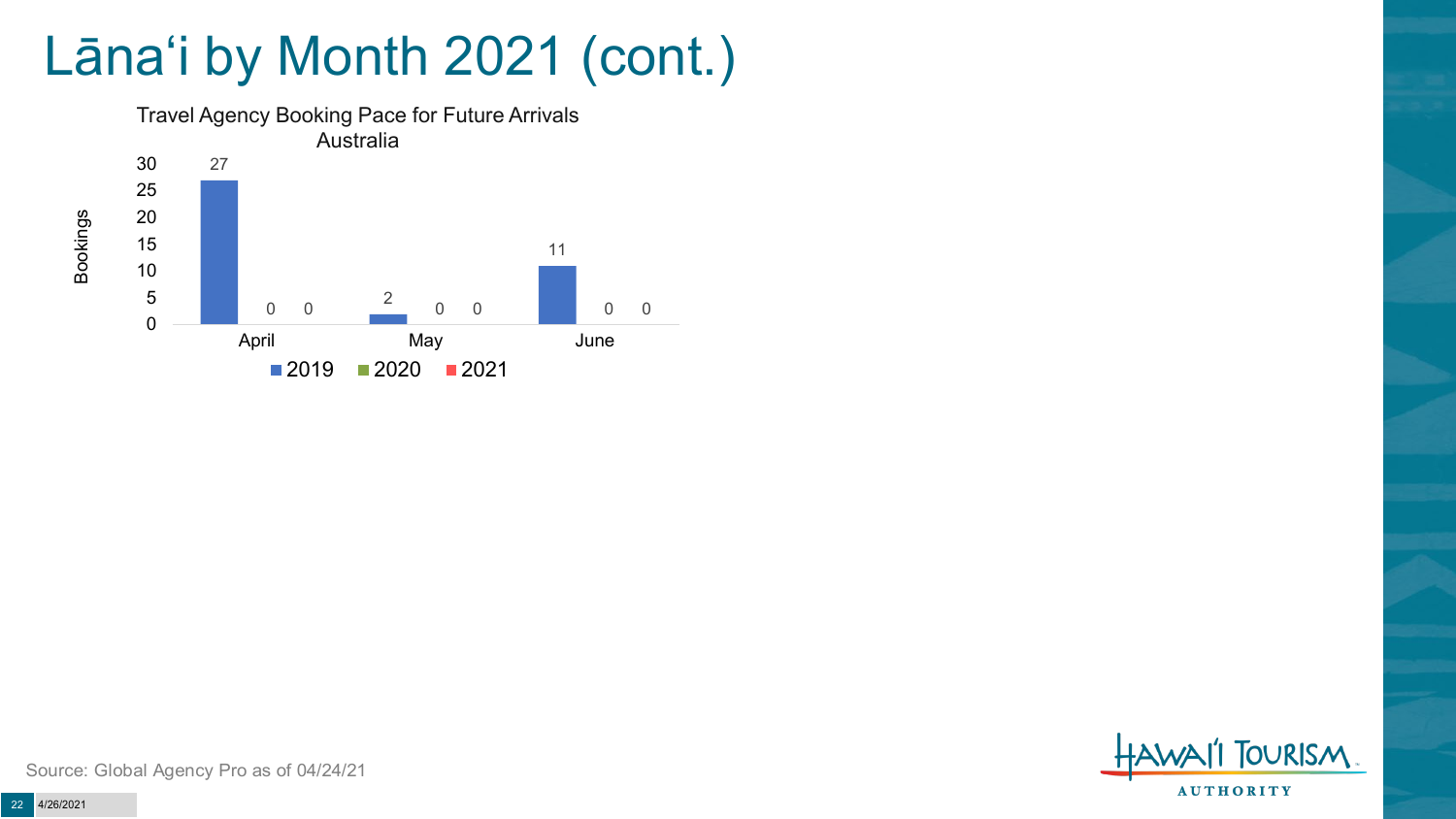### Lāna'i by Quarter 2021





Travel Agency Booking Pace for Future Arrivals Japan 0 Qtr 3 Qtr 4 Bookings  $\blacksquare$  2021  $\blacksquare$  2019  $\blacksquare$  2020





Source: Global Agency Pro as of 04/24/21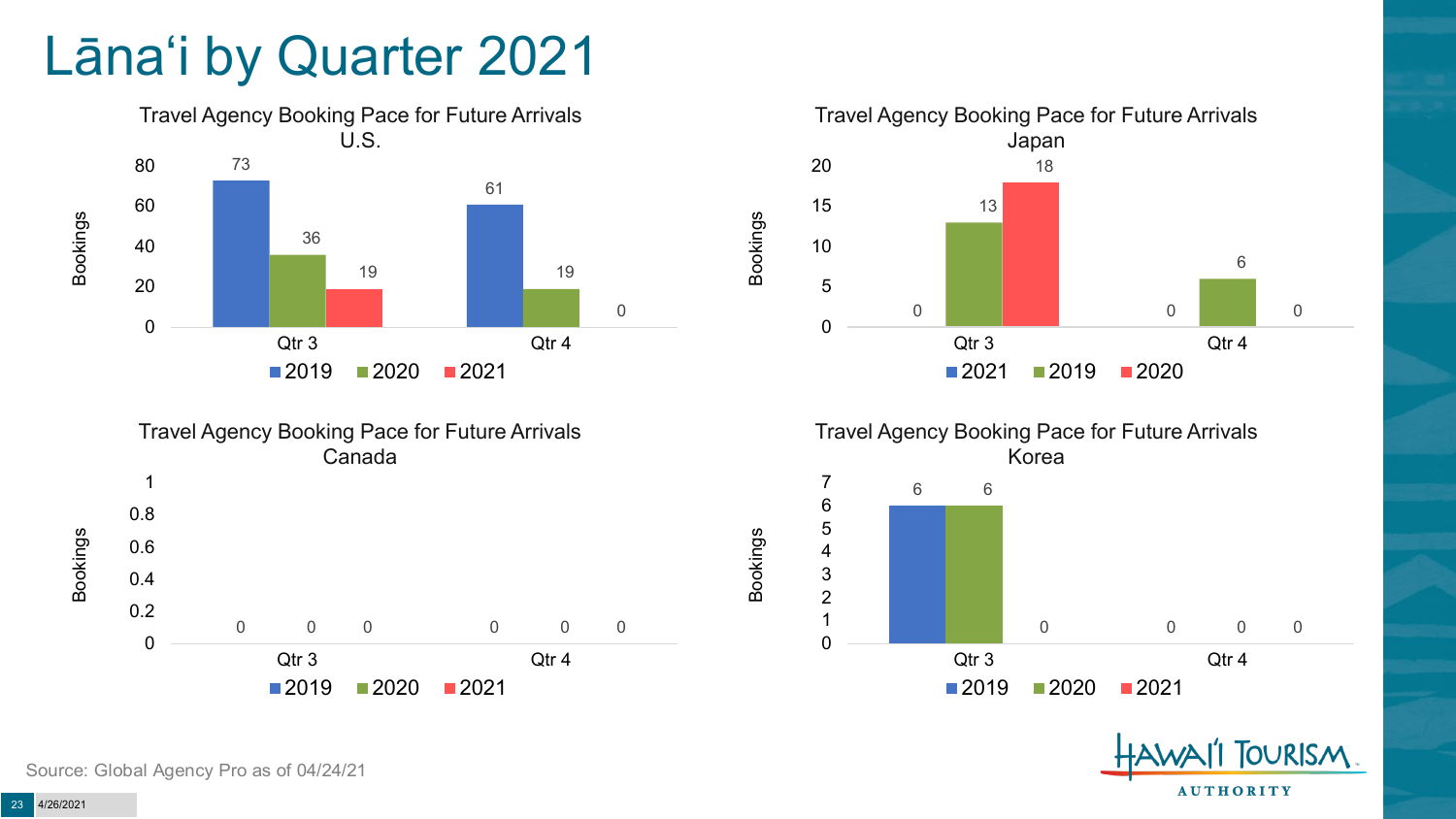### Lāna'i by Quarter 2021 (cont.)



**TOURISM AUTHORITY** 

Source: Global Agency Pro as of 04/24/21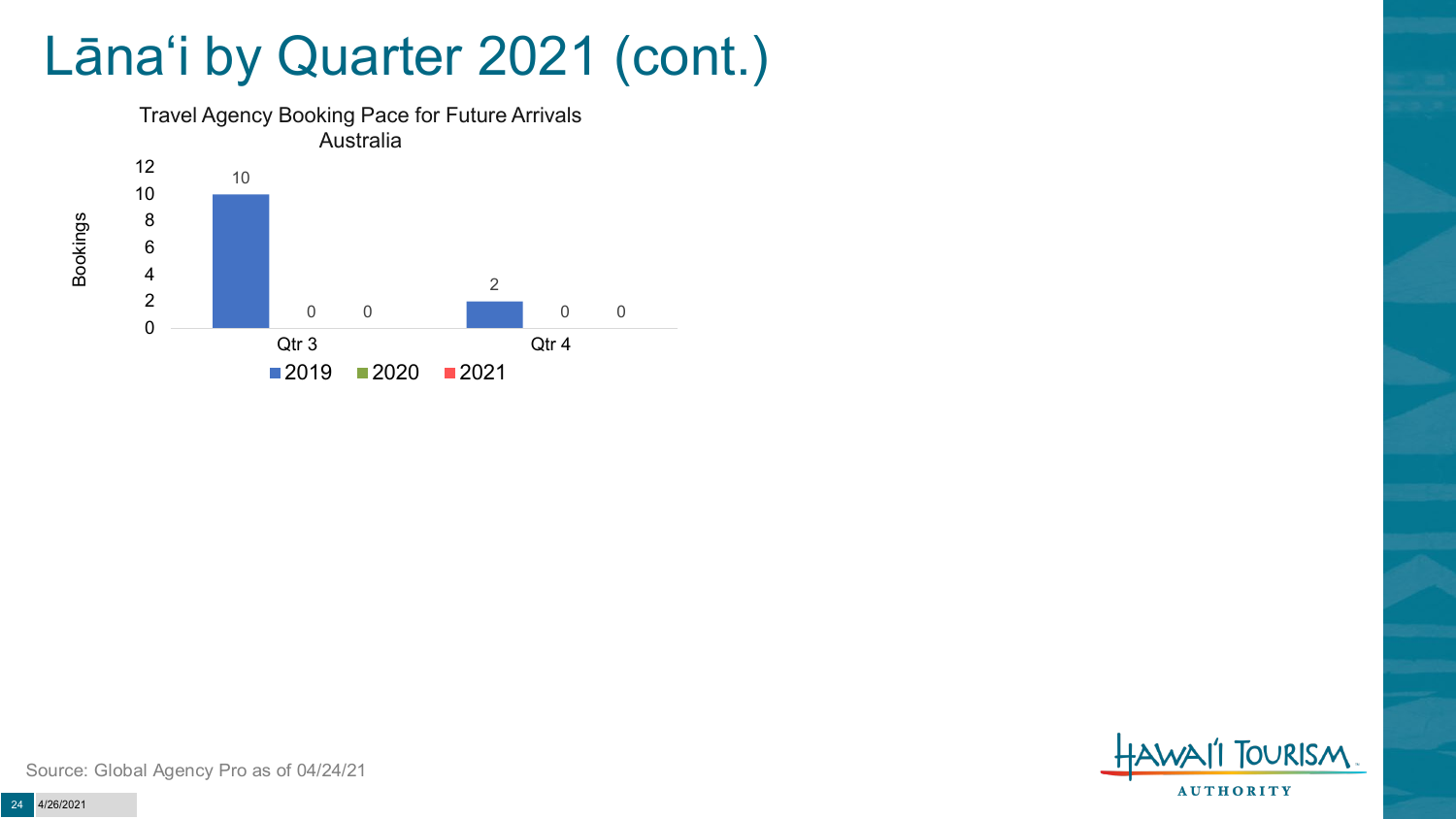# Kaua'i by Month 2021







Travel Agency Booking Pace for Future Arrivals Korea

Bookings



**OURISM AUTHORITY** 

Source: Global Agency Pro as of 04/24/21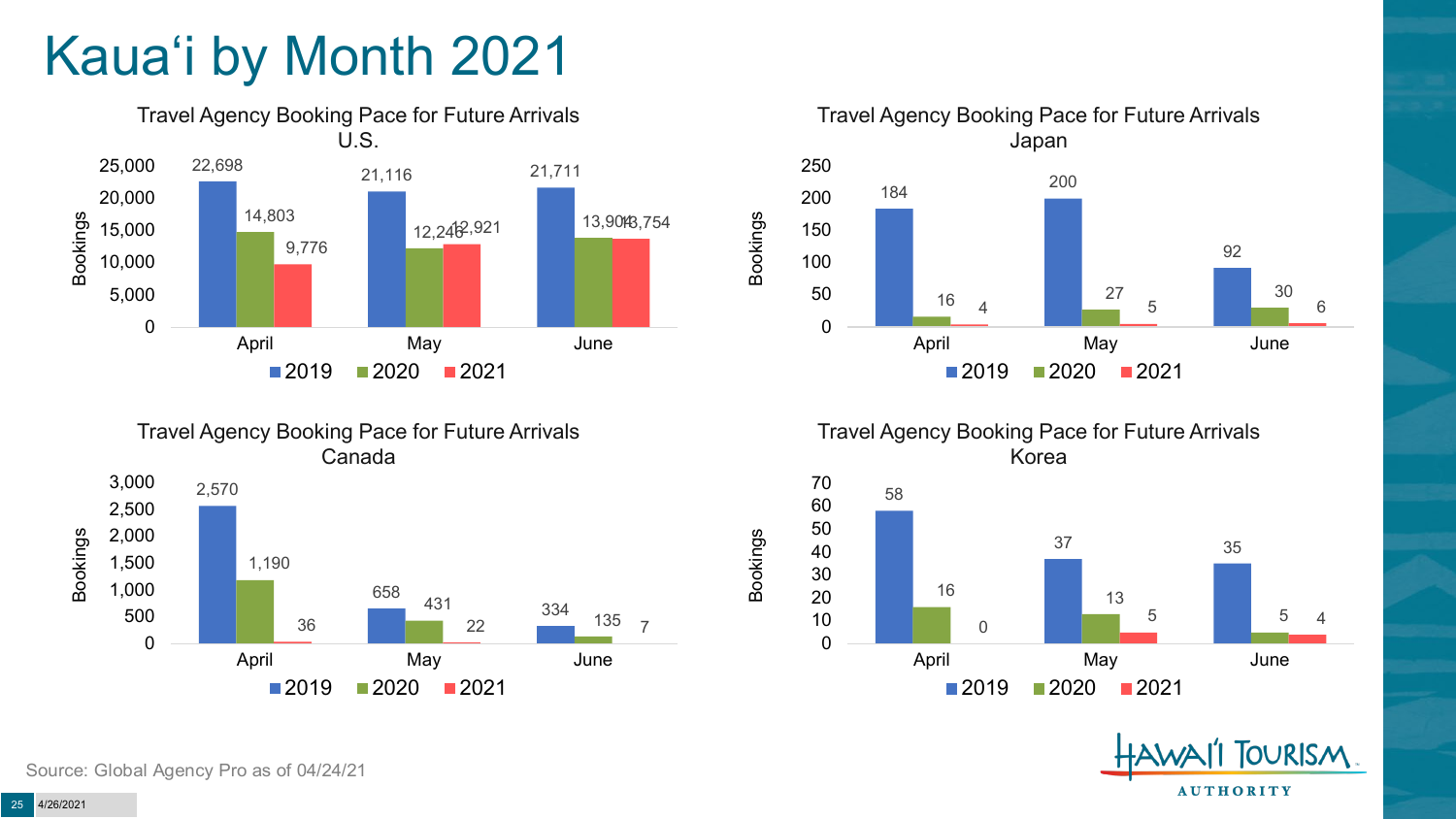## Kaua'i by Month 2021 (cont.)





Source: Global Agency Pro as of 04/24/21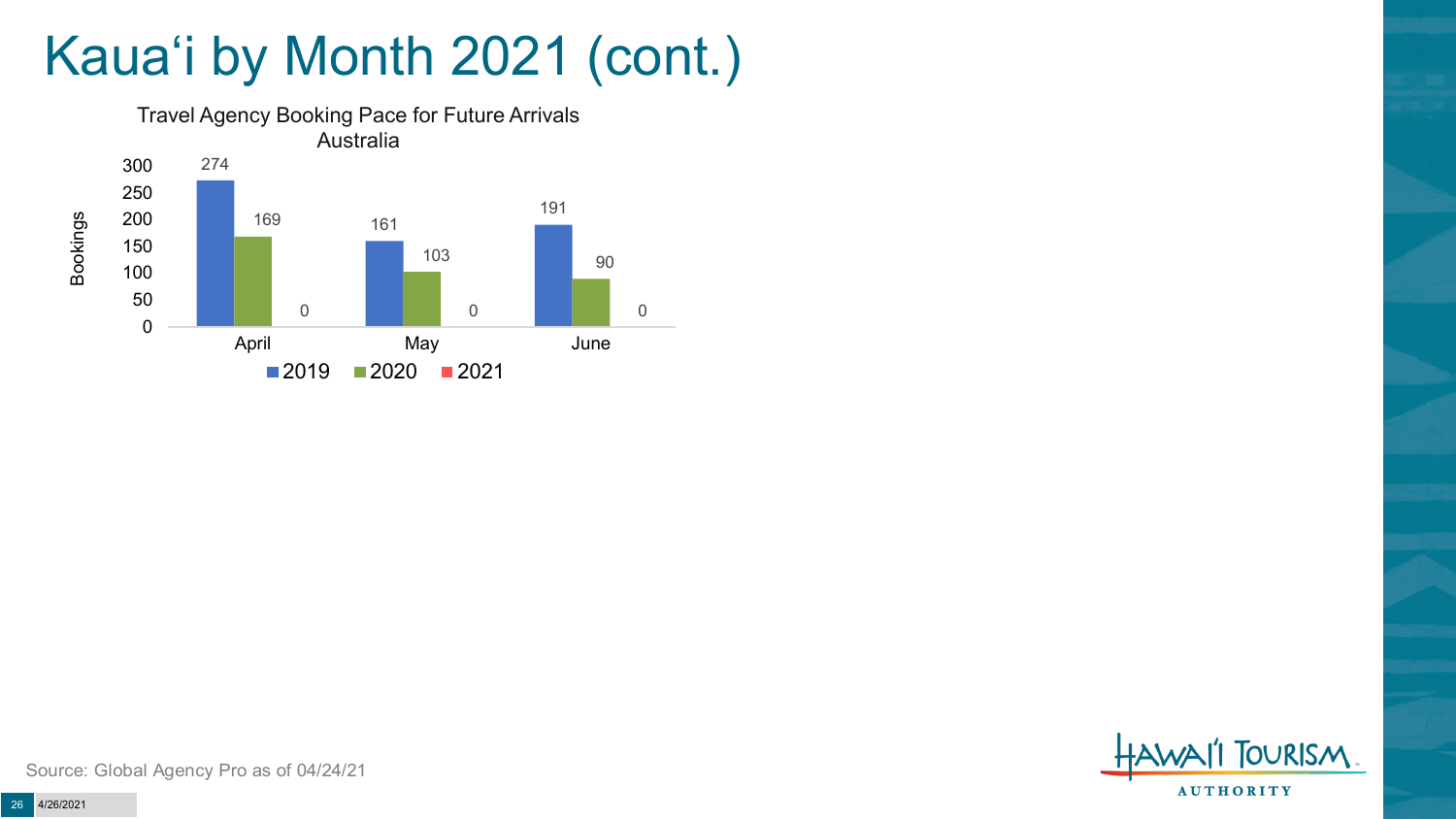## Kaua'i by Quarter 2021







Travel Agency Booking Pace for Future Arrivals Korea 110 <sup>32</sup> <sup>38</sup> 18 1 0 0 20 40 60 80 100 120

Bookings

 $2019$  2020 2021

Qtr 3 Qtr 4



Source: Global Agency Pro as of 04/24/21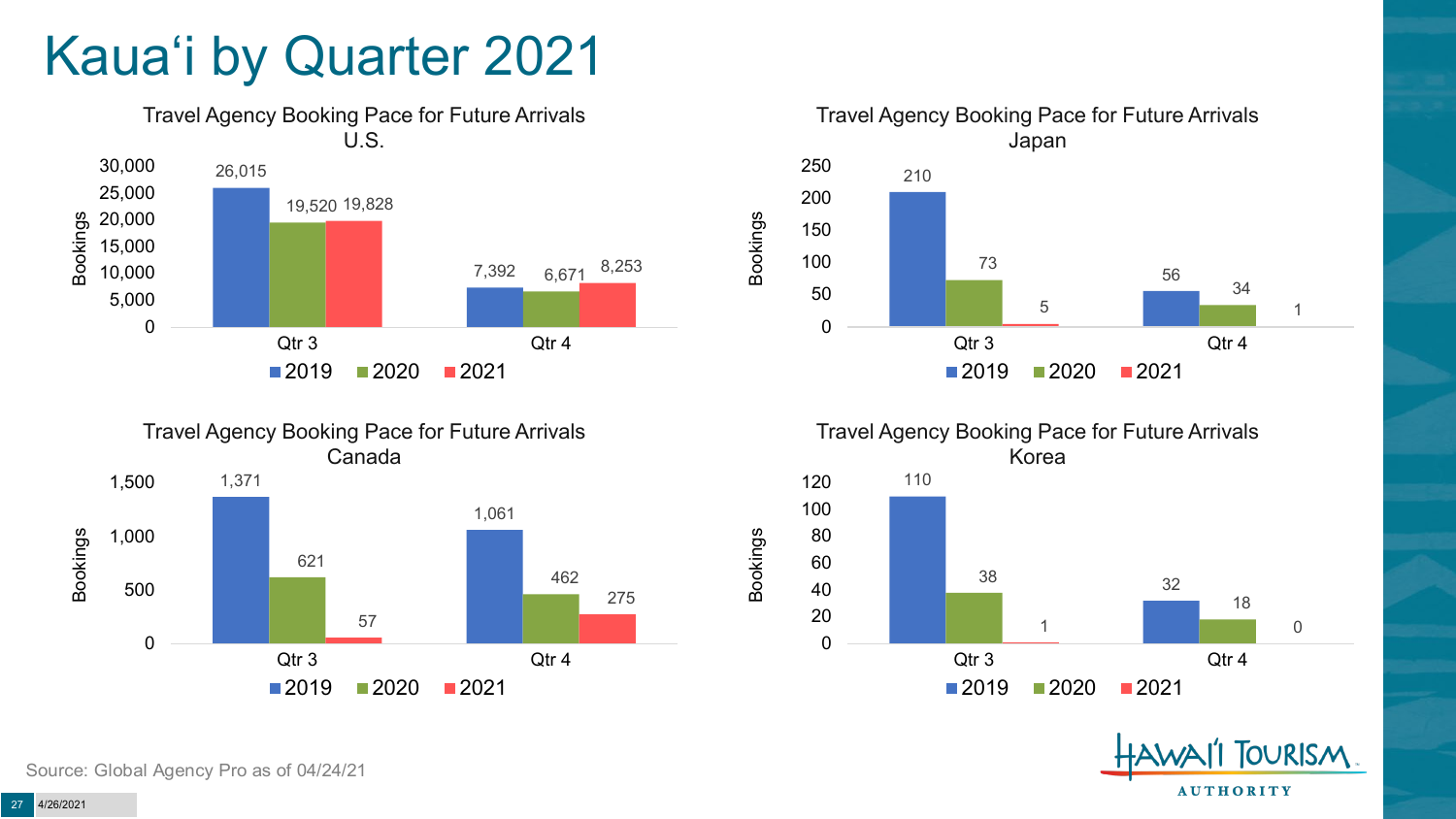## Kaua'i by Quarter 2021 (cont.)

![](_page_27_Figure_1.jpeg)

![](_page_27_Picture_2.jpeg)

Source: Global Agency Pro as of 04/24/21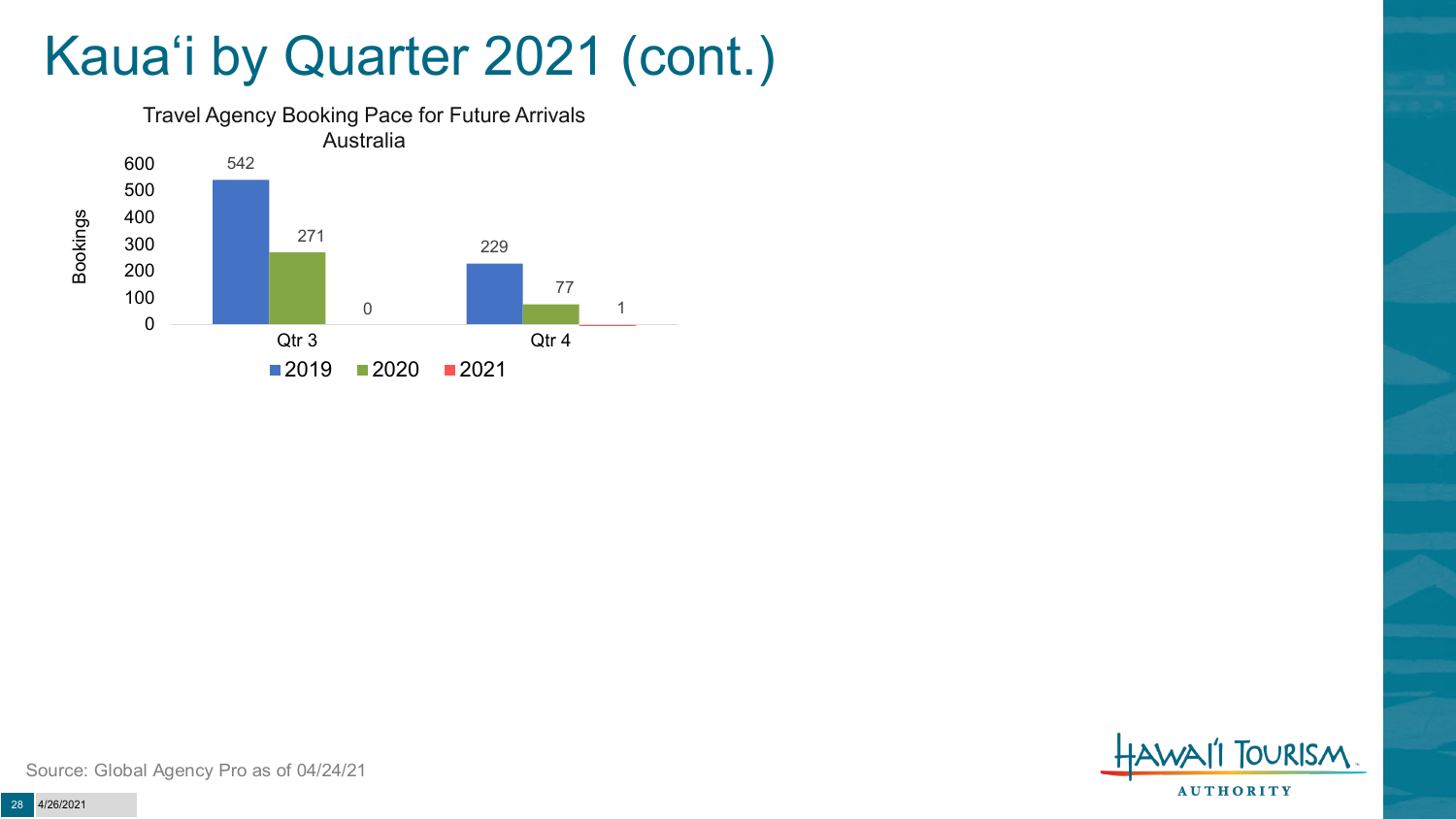# Hawai'i Island by Month 2021

![](_page_28_Figure_1.jpeg)

![](_page_28_Figure_2.jpeg)

![](_page_28_Figure_3.jpeg)

![](_page_28_Picture_4.jpeg)

1,281 613 1,000 Bookings

2,034

3,390

2,000

3,000

4,000

575 47 31 258 13 0 April May June  $2019$  2020 2021

Travel Agency Booking Pace for Future Arrivals Canada

Source: Global Agency Pro as of 04/24/21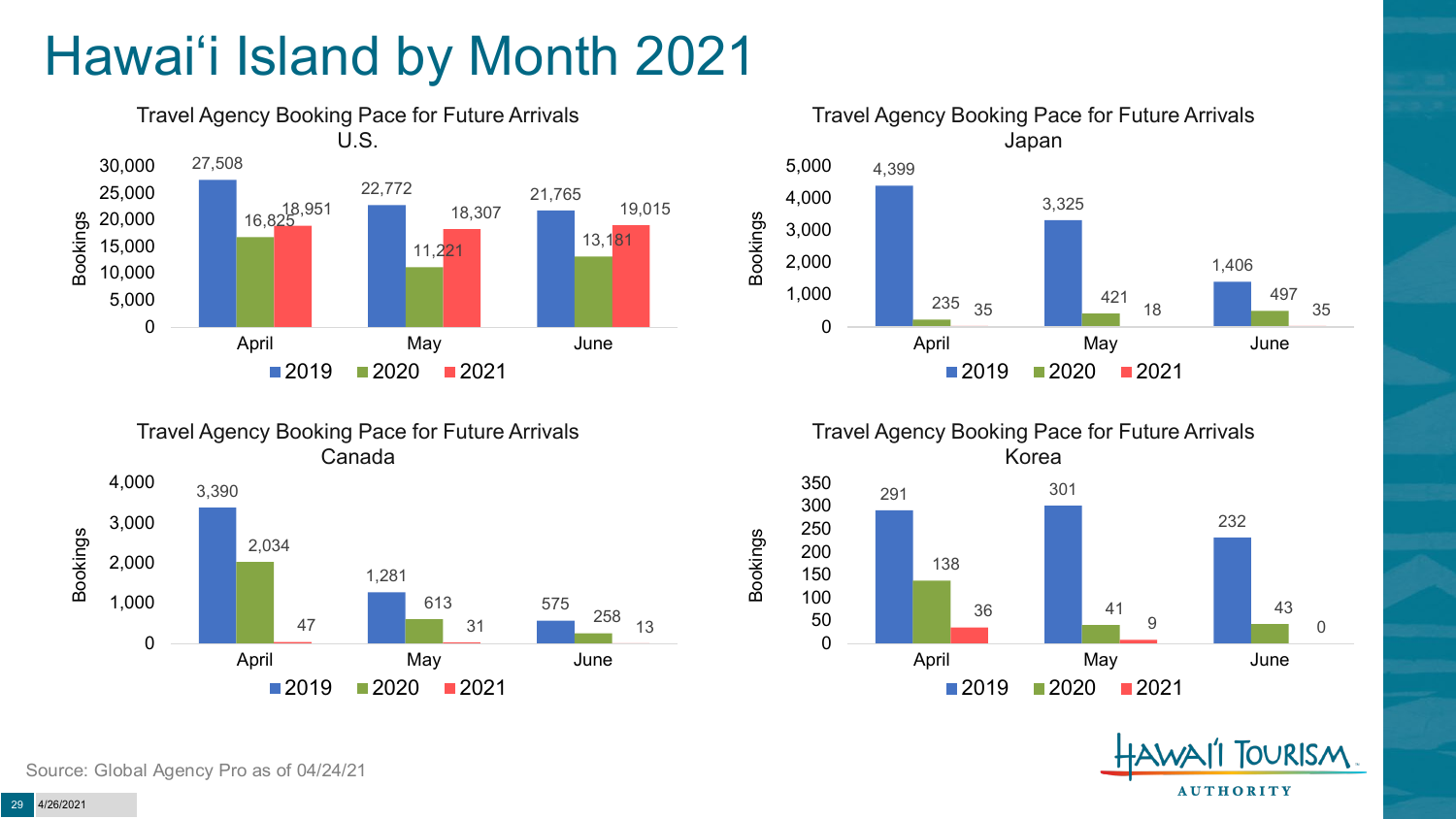# Hawai'i Island by Month 2021 (cont.)

![](_page_29_Figure_1.jpeg)

![](_page_29_Picture_2.jpeg)

Source: Global Agency Pro as of 04/24/21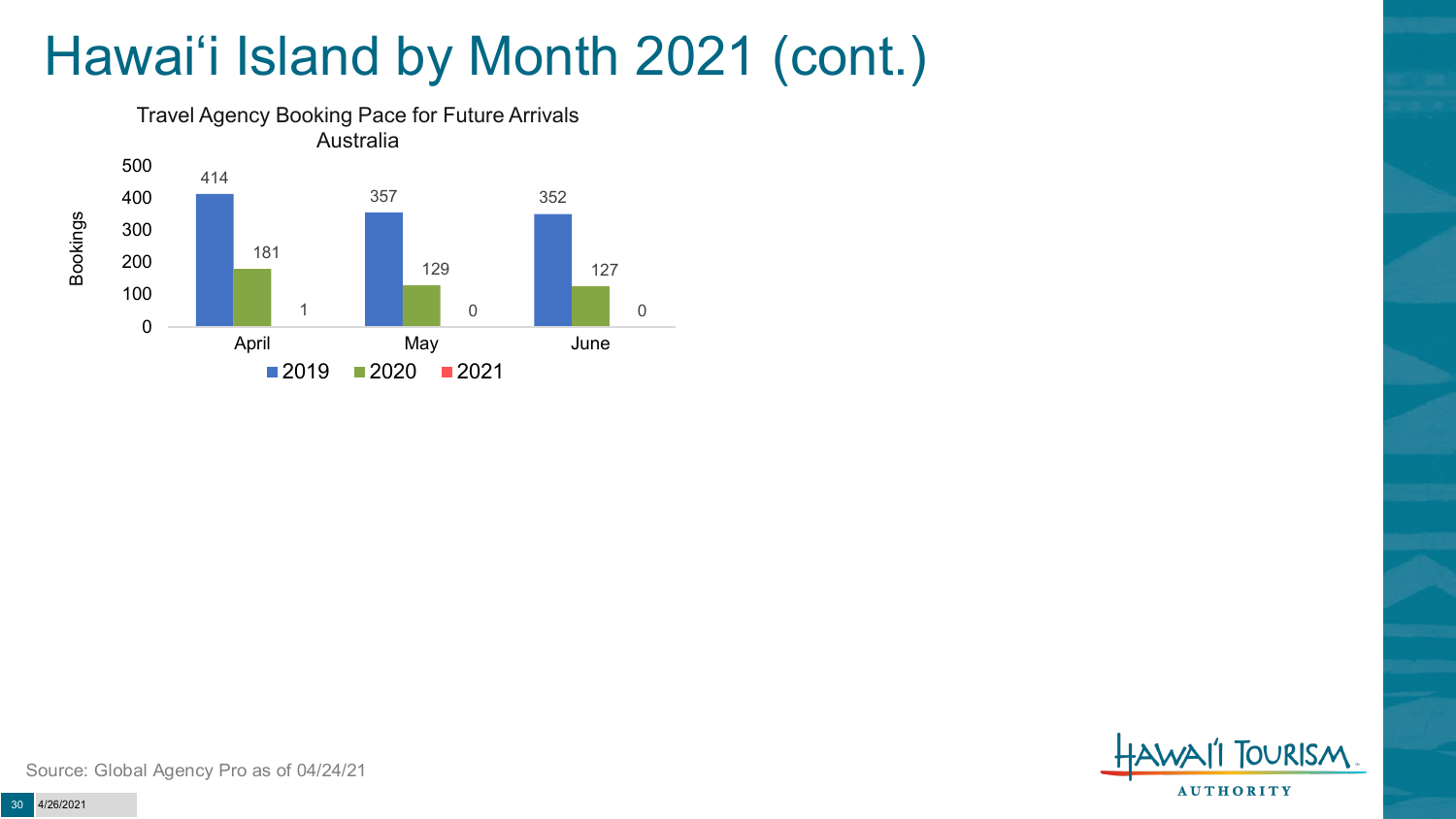# Hawai'i Island by Quarter 2021

![](_page_30_Figure_1.jpeg)

![](_page_30_Figure_2.jpeg)

![](_page_30_Figure_3.jpeg)

Travel Agency Booking Pace for Future Arrivals Korea

Bookings

![](_page_30_Figure_5.jpeg)

![](_page_30_Picture_6.jpeg)

Source: Global Agency Pro as of 04/24/21